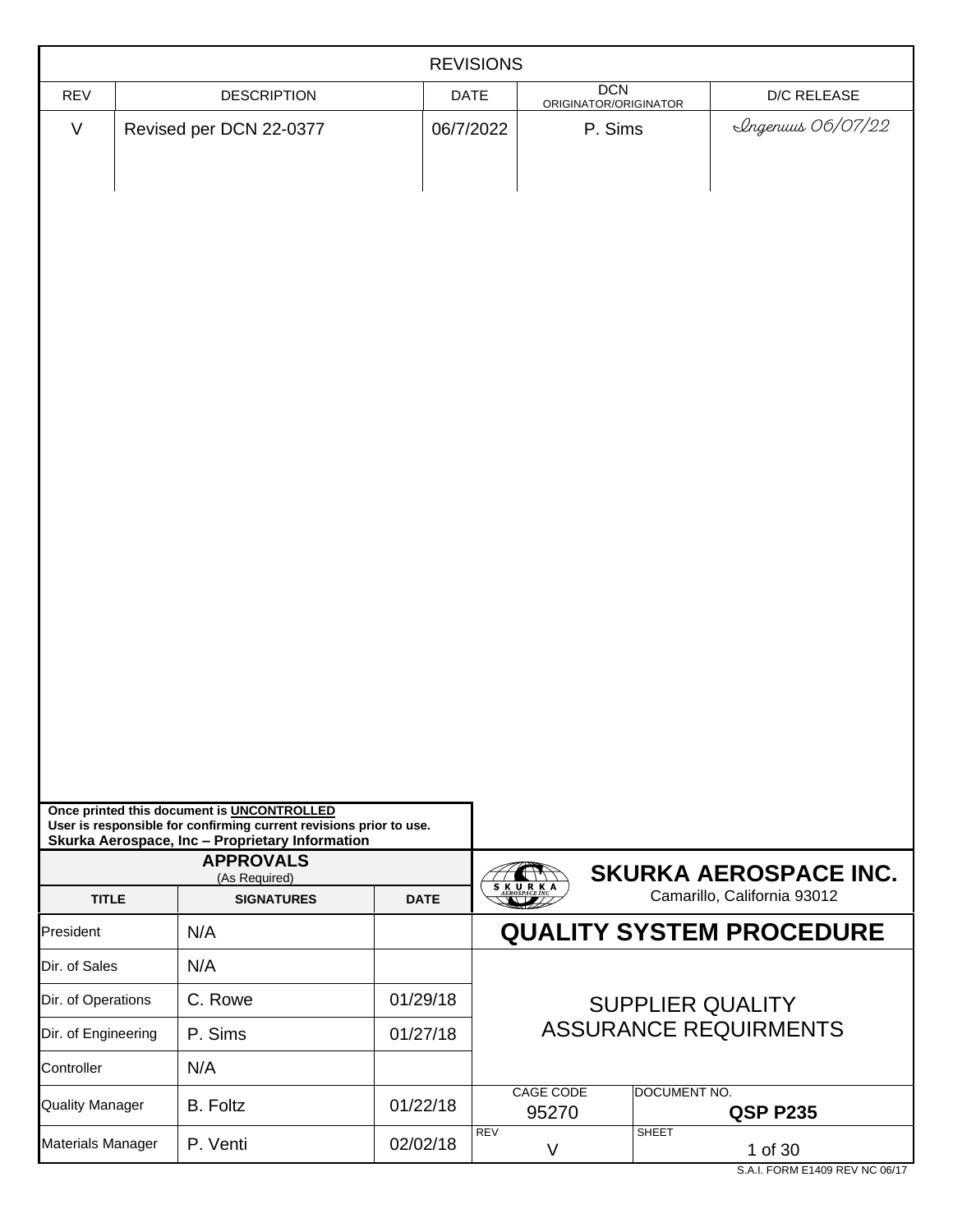| <b>Revision</b> | <b>Date</b>                                              |                                                                                                                                                                                                                                                                                                                                                                                                                                                                                                                                                                                                                                                                                                                                                                                                                                                                                                                                                                                                                                                                                                                                                                                                                                                                                                                                                                                                                                                                                                                                                                                                                                                                                                                                                                                                                                                                                                                                                                                                                                                                                                                                            | <b>REVISION HISTORY</b>                                                                     |              |                 | <b>Revised By</b> |
|-----------------|----------------------------------------------------------|--------------------------------------------------------------------------------------------------------------------------------------------------------------------------------------------------------------------------------------------------------------------------------------------------------------------------------------------------------------------------------------------------------------------------------------------------------------------------------------------------------------------------------------------------------------------------------------------------------------------------------------------------------------------------------------------------------------------------------------------------------------------------------------------------------------------------------------------------------------------------------------------------------------------------------------------------------------------------------------------------------------------------------------------------------------------------------------------------------------------------------------------------------------------------------------------------------------------------------------------------------------------------------------------------------------------------------------------------------------------------------------------------------------------------------------------------------------------------------------------------------------------------------------------------------------------------------------------------------------------------------------------------------------------------------------------------------------------------------------------------------------------------------------------------------------------------------------------------------------------------------------------------------------------------------------------------------------------------------------------------------------------------------------------------------------------------------------------------------------------------------------------|---------------------------------------------------------------------------------------------|--------------|-----------------|-------------------|
| <b>NC</b>       | <b>ON FILE</b>                                           |                                                                                                                                                                                                                                                                                                                                                                                                                                                                                                                                                                                                                                                                                                                                                                                                                                                                                                                                                                                                                                                                                                                                                                                                                                                                                                                                                                                                                                                                                                                                                                                                                                                                                                                                                                                                                                                                                                                                                                                                                                                                                                                                            | Initial Release. (Originally named S.A.I. Form P235.)                                       |              | <b>ON FILE</b>  |                   |
| A               | <b>ON FILE</b>                                           | <b>ON FILE</b>                                                                                                                                                                                                                                                                                                                                                                                                                                                                                                                                                                                                                                                                                                                                                                                                                                                                                                                                                                                                                                                                                                                                                                                                                                                                                                                                                                                                                                                                                                                                                                                                                                                                                                                                                                                                                                                                                                                                                                                                                                                                                                                             |                                                                                             |              |                 | <b>ON FILE</b>    |
| B               | <b>ON FILE</b>                                           | <b>ON FILE</b>                                                                                                                                                                                                                                                                                                                                                                                                                                                                                                                                                                                                                                                                                                                                                                                                                                                                                                                                                                                                                                                                                                                                                                                                                                                                                                                                                                                                                                                                                                                                                                                                                                                                                                                                                                                                                                                                                                                                                                                                                                                                                                                             |                                                                                             |              |                 | <b>ON FILE</b>    |
| $\mathsf{C}$    | ON FILE                                                  | <b>ON FILE</b>                                                                                                                                                                                                                                                                                                                                                                                                                                                                                                                                                                                                                                                                                                                                                                                                                                                                                                                                                                                                                                                                                                                                                                                                                                                                                                                                                                                                                                                                                                                                                                                                                                                                                                                                                                                                                                                                                                                                                                                                                                                                                                                             |                                                                                             |              |                 | <b>ON FILE</b>    |
| D               | 12/22/06                                                 | P235<br>Change: All instances of "vendor" are now replaced with "supplier"<br>3.1 BASIC INSPECTION SYSTEM:<br>(d) Non-Conforming Material Control - Seller shall maintain a system for control of<br>non-conforming material; a system for assuring prompt action to correct the cause of<br>non-conforming material, and a system for withholding and separating non-conforming<br>material from normal production pending disposition.<br>Change:<br>(d) Control of Non-Conforming Material - Seller shall maintain a system for control of<br>non-conforming material to prevent co-mingling with acceptable material. The system<br>shall ensure:<br>• Prompt action and containment<br>• Analysis for Identification of root cause and correction to prevent recurrence<br>• Segregation of non-conforming material from normal production pending disposition<br>3.2<br>Change:<br>4.5 MATERIAL TRACEABILITY, IDENTIFICATION AND CONTROL:<br>Traceability may be provided by marking individual parts. Parts with insufficient surface<br>for marking may be packaged in separate lots and identified with lot numbers on unit<br>packages or attached tags.<br>Change:<br>At a minimum, traceability shall be provided by marking individual parts/materials with<br>purchase order number and part number. Where surface marking will interfere with the<br>part(s) form, fit or function, part(s) shall be adequately packaged in separate lots to<br>prevent co-mingling and identified accordingly.<br>570: HAZARDOUS MATERIAL:<br>Add:<br>Additionally, one electronic copy shall be provided or made available.<br>910:SUPPLIER PROCUREMENT CERTIFICATIONS: By the acceptance of this<br>purchase order or the commencement of work, the Seller agrees to complete and return<br>to the Buyer the enclosed SUPPLIER Procurement Certifications (SAI Form P365) on<br>an annual basis and more frequently any time a change is made in the Seller's<br>certification status. The Seller also certifies compliance to the following clauses:<br>Delete:<br>on an annual basis and more frequently<br>Updated: Table of Contents | <b>QUALITY SYSTEM PER MIL-I-45208:</b><br><b>INSPECTION SYSTEM PER MIL-I-45208:</b>         |              |                 | M. Allen          |
| E               | 2/28/07                                                  | Addition: 1.5 - Terms and Definitions<br>Change: Instances of "Purchasing Department" replaced with "Quality Department"<br>Change: the term "Hardware" removed or replaced with "Product"<br>Change: As applicable, instances of "Buyer" replaced with "Quality Assurance" or "S.A.I."<br>Change: 2.1 (d) Re-written for clarity and to require Quality Assurance written approval.<br>Change: 2.2 Now requires Skurka Aerospace Inc. written approval.<br>Addition: 2.10 UNIT OF MEASURE CODES; 2.11 RIGHT OF ENTRY; 2.12 DRAWINGS, FORMS,<br>AND SPECIFICATIONS; 2.13 INSPECTION AND ACCEPTANCE; 2.14 MANUFACTURER'S<br>CATALOG, DATA SHEET, DRAWING, ETC; 2.15 FOREIGN OBJECT DAMAGE (FOD)<br>Change: 3.1 (b) "hardware" replaced with "product"<br>Change: 4.1 "items such as raw material, hardware, bearings, connectors, etc.," replaced with "all<br>purchased product and raw material"; "(2) Copies where used replaced with "a copy";<br>Change: 5.1 Title changed to "Inspection and Test Reports"; re-written to describe Quality<br>Assurance requirements for Inspection/Test Reports.<br>Change: 5.2 Title changed to "First Article Inspection at Seller's Facility" and re-written to describe<br>available options for submission of first article inspection/test reports.<br>Addition: 7.0 Packaging<br>Change: SPOC 110: re-written to obsolete SPOC 120.<br>Deleted: SPOC 120                                                                                                                                                                                                                                                                                                                                                                                                                                                                                                                                                                                                                                                                                                                                      | Change: SPOC 140: "drawings and specifications" to "drawings, specifications and revisions" |              |                 | M. Allen          |
|                 |                                                          |                                                                                                                                                                                                                                                                                                                                                                                                                                                                                                                                                                                                                                                                                                                                                                                                                                                                                                                                                                                                                                                                                                                                                                                                                                                                                                                                                                                                                                                                                                                                                                                                                                                                                                                                                                                                                                                                                                                                                                                                                                                                                                                                            | CAGE CODE                                                                                   | DOCUMENT NO. |                 |                   |
|                 | Skurka Aerospace, Inc.<br><b>Proprietary Information</b> |                                                                                                                                                                                                                                                                                                                                                                                                                                                                                                                                                                                                                                                                                                                                                                                                                                                                                                                                                                                                                                                                                                                                                                                                                                                                                                                                                                                                                                                                                                                                                                                                                                                                                                                                                                                                                                                                                                                                                                                                                                                                                                                                            | 95270                                                                                       |              | <b>QSP P235</b> |                   |
|                 |                                                          |                                                                                                                                                                                                                                                                                                                                                                                                                                                                                                                                                                                                                                                                                                                                                                                                                                                                                                                                                                                                                                                                                                                                                                                                                                                                                                                                                                                                                                                                                                                                                                                                                                                                                                                                                                                                                                                                                                                                                                                                                                                                                                                                            | REV. V                                                                                      |              | Sheet 2         |                   |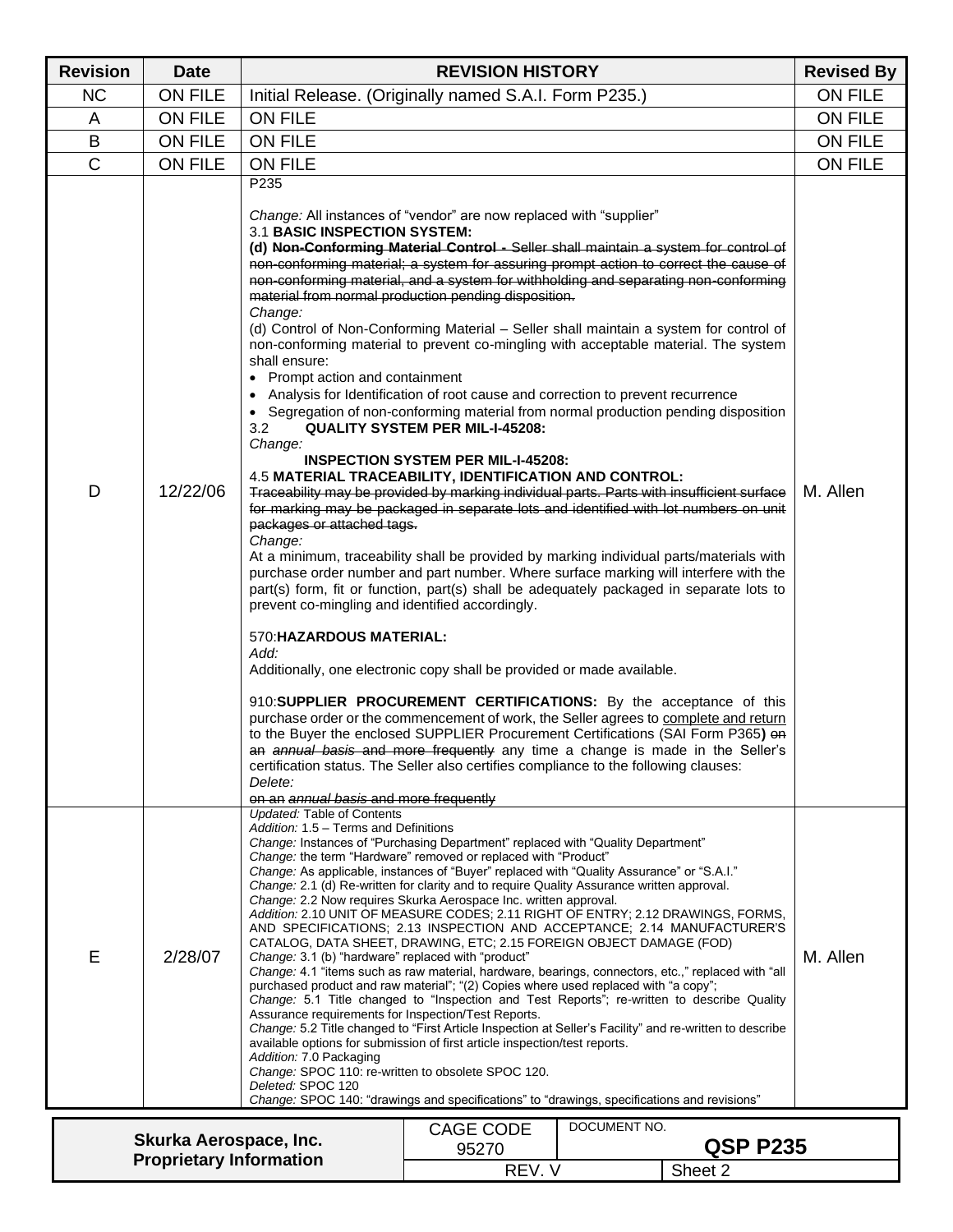| <b>Revision</b> | <b>Date</b> | <b>REVISION HISTORY</b>                                                                                                                                                                                                                                                                                                                                                                                                                                                                                                                                                                                                                                                                                                                                                                                                                                                                                  | <b>Revised By</b> |
|-----------------|-------------|----------------------------------------------------------------------------------------------------------------------------------------------------------------------------------------------------------------------------------------------------------------------------------------------------------------------------------------------------------------------------------------------------------------------------------------------------------------------------------------------------------------------------------------------------------------------------------------------------------------------------------------------------------------------------------------------------------------------------------------------------------------------------------------------------------------------------------------------------------------------------------------------------------|-------------------|
|                 |             | Change: SPOC 250: Title "Hardware" to "Plating"; Deleted term "Hardware"<br>Addition: SPOC 531: NONCONFORMING MATERIAL<br>Addition: SPOC 535: INSPECTION OF SOURCE CONTROL SPECIFICATION PRODUCT<br>Addition: SPOC 537: INSPECTION REPORT REQUIRED<br>Addition: SPOC 555: PACKAGE AND LABELING REQUIREMENTS<br>Change: SPOC 560: "85%" to "75%";<br>Change: SPOC 570: "shall" replaced with "should"<br>Addition: SPOC 930: EXPORT CONTROLS                                                                                                                                                                                                                                                                                                                                                                                                                                                              |                   |
| F               | 5/20/08     | Renamed document QSP P235;<br>(Was Form P235), went to next revision level to keep track of revision history.<br><b>Updated TABLE OF CONTENTS</b><br>Revised 510 to read:<br>510: INSPECTION SYSTEM REQUIREMENTS: The Seller shall provide and maintain an<br>inspection system for supplies or services covered by this order. The inspection system shall fully<br>comply with Government Specification MIL-I-45208 and/or ISO 9003 1994.<br>Added 515:<br>515: QUALITY SYSTEM: The Seller shall have established and shall maintain a Quality<br>Management System (QMS) in compliance with ISO 9001:2000 or SAE AS9100 for supplies or<br>services covered by this order.<br>Revised 540:<br>FIRST ARTICLE INSPECTION REQUIRED: The first completed article shall be submitted to<br>Quality Assurance. The First Article documents shall be prepared and formatted in accordance<br>with SAE AS9102 | S.<br>Thompson    |
| G               | 7/23/08     | Added ISO/IEC 17025: 2005 specification requirement for calibration to clause 520.                                                                                                                                                                                                                                                                                                                                                                                                                                                                                                                                                                                                                                                                                                                                                                                                                       | S. Demski         |
| H               | 3/30/09     | Added clause 940 for ITAR                                                                                                                                                                                                                                                                                                                                                                                                                                                                                                                                                                                                                                                                                                                                                                                                                                                                                | S. Demski         |
| J               | 8/17/09     | Added clause 950 for instructions on lamination packaging                                                                                                                                                                                                                                                                                                                                                                                                                                                                                                                                                                                                                                                                                                                                                                                                                                                | S. Demski         |
| Κ               | 12/23/09    | Updated for ISO 9001:2008. Paragraphs 4.6, 510 and 515.                                                                                                                                                                                                                                                                                                                                                                                                                                                                                                                                                                                                                                                                                                                                                                                                                                                  | S. Demski         |
| L               | 3/19/12     | Para 2.3(e), was "7 years" is "12 years". Also added ", certificates of conformance for<br>purchased product or service,"<br>Para. 2.3, added section (f).<br>Para. 4.1(a), deleted "If you are not the manufacturer of the parts you are shipping, the<br>manufacturer's certificate of conformance shall be kept on file at your facility for a period<br>of seven (7) years and made available for Quality Assurance review within forty-eight<br>(48) hours upon request."<br>Para. 4.1(b), deleted "Suppliers of castings and powder metallurgy parts shall ensure<br>that a certificate of conformance is kept on file at your facility for a period of seven (7)<br>years and made available for Quality Assurance review within forty-eight (48) hours<br>upon request for all raw materials used in castings or powder metallurgy products."                                                    | <b>B.</b> Foltz   |
| M               | 9/9/13      | See DCN 40971                                                                                                                                                                                                                                                                                                                                                                                                                                                                                                                                                                                                                                                                                                                                                                                                                                                                                            | M. Oden           |
| N               | 11/11/14    | See DCN 42088                                                                                                                                                                                                                                                                                                                                                                                                                                                                                                                                                                                                                                                                                                                                                                                                                                                                                            | R. Basso          |
| P               | 5/8/15      | See DCN 42463                                                                                                                                                                                                                                                                                                                                                                                                                                                                                                                                                                                                                                                                                                                                                                                                                                                                                            | R. Basso          |
| R               | 4/26/16     | See DCN 43267                                                                                                                                                                                                                                                                                                                                                                                                                                                                                                                                                                                                                                                                                                                                                                                                                                                                                            | D. Rico           |
| Τ               | 01/29/18    | Revised per DCN 44223                                                                                                                                                                                                                                                                                                                                                                                                                                                                                                                                                                                                                                                                                                                                                                                                                                                                                    | P. Venti          |
| $\sf U$         | 4/29/22     | Revised per DCN 22-0265                                                                                                                                                                                                                                                                                                                                                                                                                                                                                                                                                                                                                                                                                                                                                                                                                                                                                  | <b>B.</b> Foltz   |
| $\vee$          | 05/25/22    | Revised per DCN 22-0377                                                                                                                                                                                                                                                                                                                                                                                                                                                                                                                                                                                                                                                                                                                                                                                                                                                                                  | P. Sims           |
|                 |             |                                                                                                                                                                                                                                                                                                                                                                                                                                                                                                                                                                                                                                                                                                                                                                                                                                                                                                          |                   |
|                 |             |                                                                                                                                                                                                                                                                                                                                                                                                                                                                                                                                                                                                                                                                                                                                                                                                                                                                                                          |                   |

| Skurka Aerospace, Inc.         | <b>CAGE CODE</b><br>95270 | DOCUMENT NO. | <b>QSP P235</b> |
|--------------------------------|---------------------------|--------------|-----------------|
| <b>Proprietary Information</b> | <b>REV</b>                |              | Sheet 3         |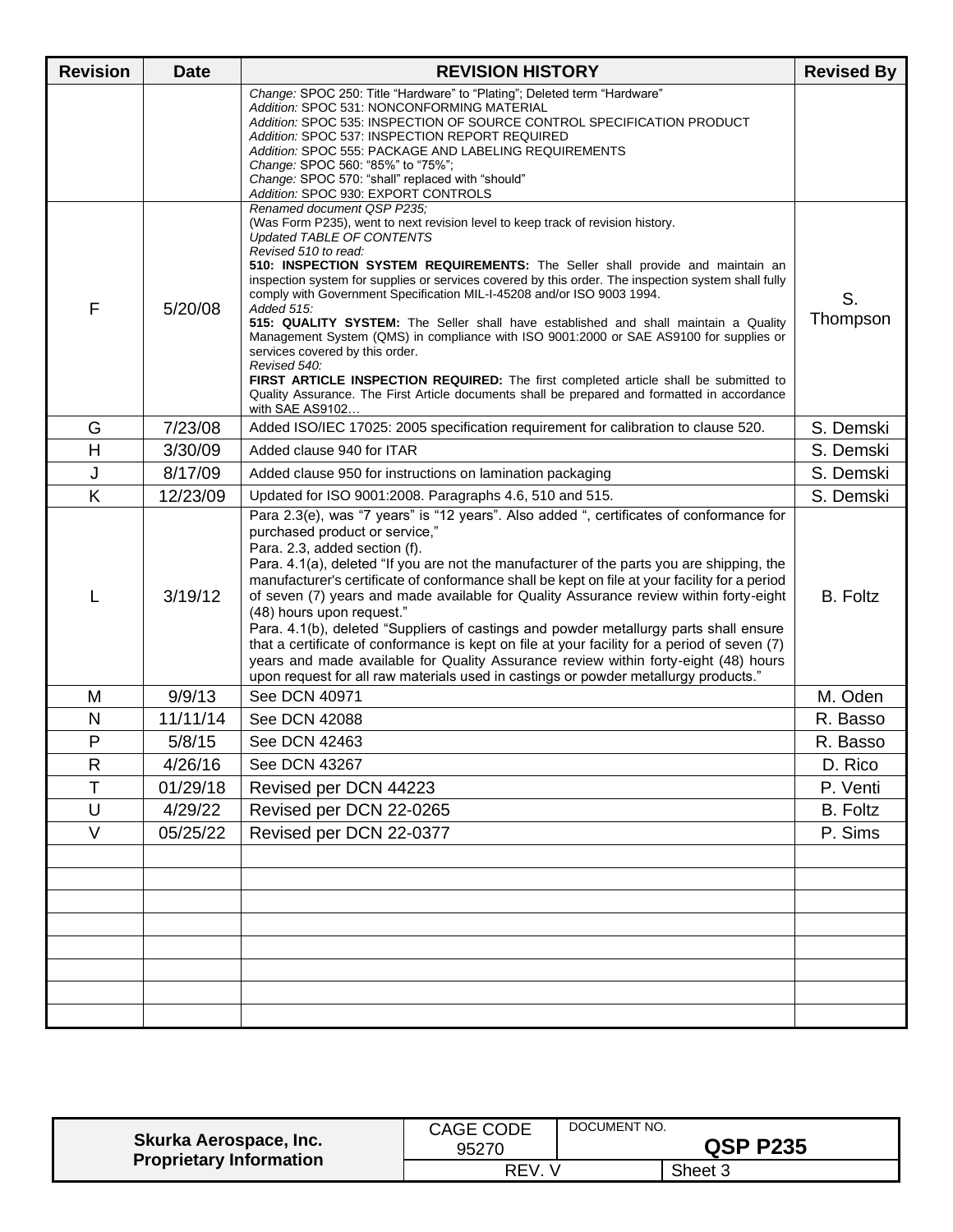# **TABLE OF CONTENTS**

| 1.0 |                                                                                          |  |
|-----|------------------------------------------------------------------------------------------|--|
| 2.0 |                                                                                          |  |
| 2.1 |                                                                                          |  |
|     |                                                                                          |  |
| 2.2 |                                                                                          |  |
| 2.3 |                                                                                          |  |
| 2.4 |                                                                                          |  |
| 2.5 |                                                                                          |  |
| 2.6 |                                                                                          |  |
| 2.7 |                                                                                          |  |
| 2.8 |                                                                                          |  |
| 2.9 |                                                                                          |  |
|     |                                                                                          |  |
|     |                                                                                          |  |
|     |                                                                                          |  |
|     |                                                                                          |  |
|     |                                                                                          |  |
|     |                                                                                          |  |
|     |                                                                                          |  |
| 3.0 |                                                                                          |  |
| 3.1 |                                                                                          |  |
| 3.2 |                                                                                          |  |
| 4.0 |                                                                                          |  |
| 4.1 |                                                                                          |  |
|     |                                                                                          |  |
| 4.3 |                                                                                          |  |
| 4.4 |                                                                                          |  |
| 4.5 |                                                                                          |  |
| 4.6 |                                                                                          |  |
| 4.7 | Special Processes: (Plating, Heat Treat, Cementing, Painting, Brazing, Welding, Chemical |  |
| 4.8 |                                                                                          |  |
| 4.9 |                                                                                          |  |
|     |                                                                                          |  |
|     |                                                                                          |  |
|     | CAGE CODE DOCUMENT NO.                                                                   |  |

| Skurka Aerospace, Inc.         | <b>CAGE CODE</b><br>95270 | DOCUMENT NO. | <b>QSP P235</b> |
|--------------------------------|---------------------------|--------------|-----------------|
| <b>Proprietary Information</b> | <b>REV</b>                |              | Sheet 4         |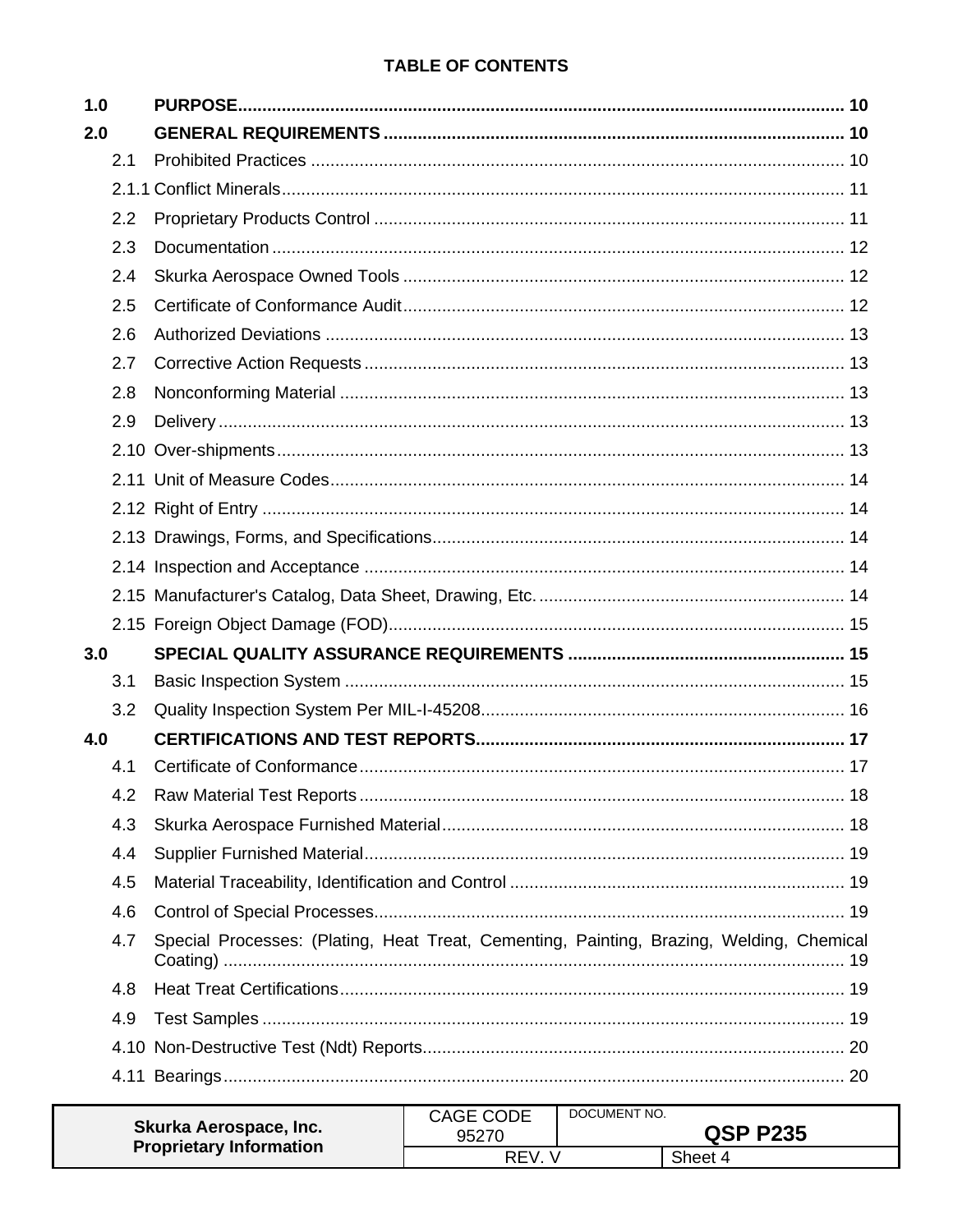|     |     |      | 4.13 Adhesives, RTV Compounds, Potting Compounds, Epoxies and Other Materials with Limited |                    |              |                 |  |
|-----|-----|------|--------------------------------------------------------------------------------------------|--------------------|--------------|-----------------|--|
| 5.0 |     |      |                                                                                            |                    |              |                 |  |
|     | 5.1 |      |                                                                                            |                    |              |                 |  |
|     | 5.2 |      |                                                                                            |                    |              |                 |  |
|     | 5.3 |      |                                                                                            |                    |              |                 |  |
|     | 5.4 |      |                                                                                            |                    |              |                 |  |
|     | 5.5 |      |                                                                                            |                    |              |                 |  |
|     | 5.6 |      |                                                                                            |                    |              |                 |  |
|     | 5.7 |      |                                                                                            |                    |              |                 |  |
| 6.0 |     |      |                                                                                            |                    |              |                 |  |
|     | 6.1 |      |                                                                                            |                    |              |                 |  |
| 7.0 |     |      |                                                                                            |                    |              |                 |  |
|     | 7.1 |      |                                                                                            |                    |              |                 |  |
|     | 7.2 |      |                                                                                            |                    |              |                 |  |
|     | 7.3 |      |                                                                                            |                    |              |                 |  |
|     |     |      |                                                                                            |                    |              |                 |  |
|     |     | 110: |                                                                                            |                    |              |                 |  |
|     |     | 130: |                                                                                            |                    |              |                 |  |
|     |     | 140: |                                                                                            |                    |              |                 |  |
|     |     | 150: |                                                                                            |                    |              |                 |  |
|     |     | 160: |                                                                                            |                    |              |                 |  |
|     |     | 170: |                                                                                            |                    |              |                 |  |
|     |     | 180: |                                                                                            |                    |              |                 |  |
|     |     | 190: |                                                                                            |                    |              |                 |  |
|     |     | 200: |                                                                                            |                    |              |                 |  |
|     |     | 205: | 252.225-7007 PROHIBITION ON ACQUISITION OF CERTAIN ITEMS FROM                              |                    |              |                 |  |
|     |     | 206: | 252.225-7009 RESTRICTION ON ACQUISITION OF CERTAIN ARTICLES                                |                    |              |                 |  |
|     |     | 207: | 252.225-7016 RESTRICTION ON ACQUISITION OF BALL AND ROLLER BEARINGS                        |                    |              |                 |  |
|     |     |      |                                                                                            |                    |              |                 |  |
|     |     | 208: |                                                                                            |                    |              |                 |  |
|     |     | 209: | 252.225-7052 RESTRICTION ON THE ACQUISITION OF CERTAIN MAGNETS,                            |                    |              |                 |  |
|     |     | 210: |                                                                                            |                    |              |                 |  |
|     |     | 220: |                                                                                            |                    |              |                 |  |
|     |     |      | Skurka Aerospace, Inc.                                                                     | CAGE CODE<br>95270 | DOCUMENT NO. | <b>QSP P235</b> |  |
|     |     |      | <b>Proprietary Information</b>                                                             | REV. V             |              | Sheet 5         |  |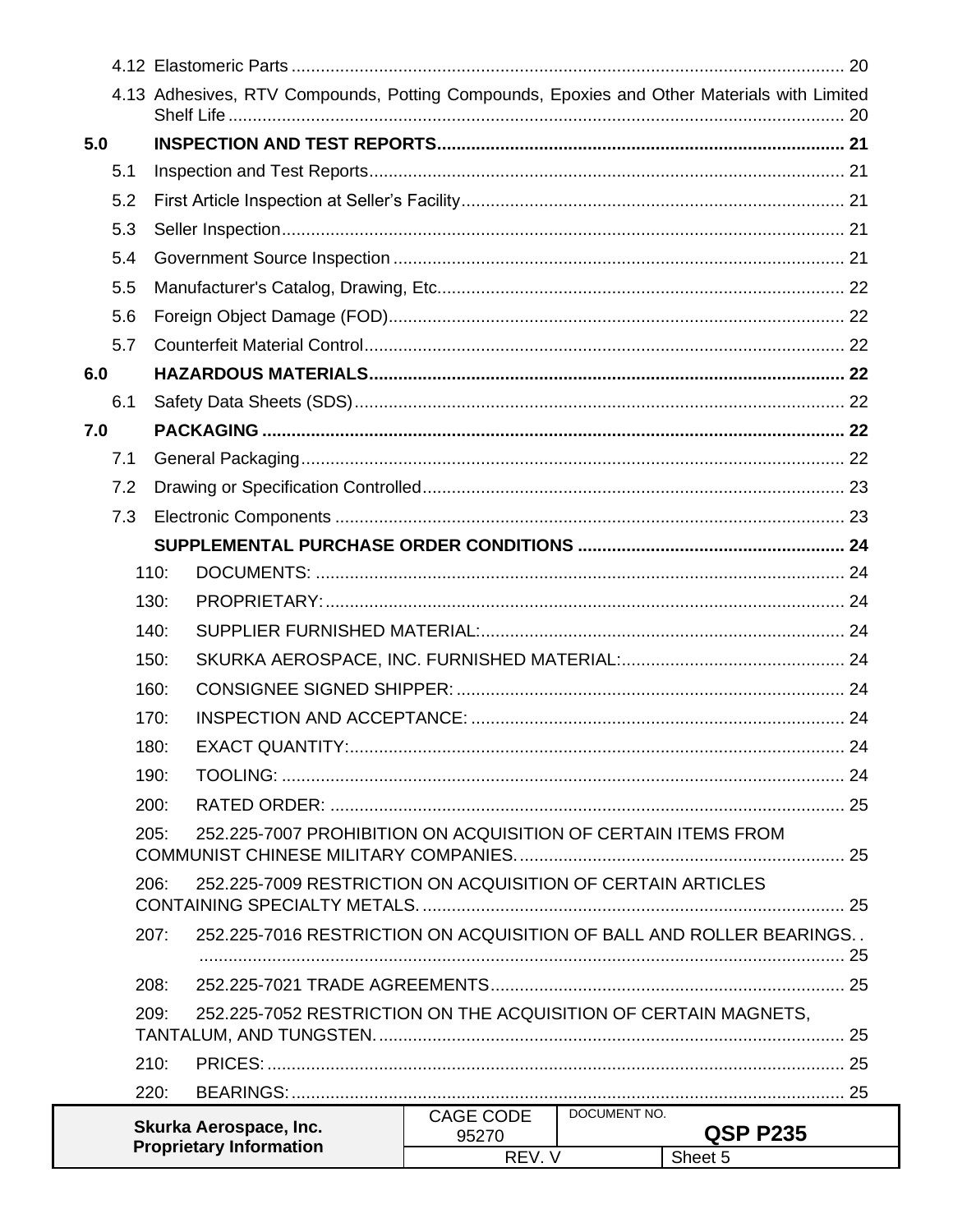| 230: |                                                         |  |
|------|---------------------------------------------------------|--|
| 240: |                                                         |  |
| 250: |                                                         |  |
| 260: |                                                         |  |
| 270: |                                                         |  |
| 280: |                                                         |  |
| 300: |                                                         |  |
| 510: |                                                         |  |
| 515: |                                                         |  |
| 520: |                                                         |  |
| 530: |                                                         |  |
| 531: |                                                         |  |
| 535: | INSPECTION OF SOURCE CONTROL SPECIFICATION PRODUCT:  27 |  |
| 537: |                                                         |  |
| 540: |                                                         |  |
| 545: |                                                         |  |
| 547: |                                                         |  |
| 550: |                                                         |  |
| 555: |                                                         |  |
| 560: | LIMITED LIFE/AGE/CURE DATE/ENVIRONMENTAL CONTROL:  29   |  |
| 570: |                                                         |  |
| 580: | GOVERNMENT INSPECTION IS REQUIRED ON THIS CONTRACT: 29  |  |
| 585: |                                                         |  |
| 590: |                                                         |  |
| 595: |                                                         |  |
| 600: |                                                         |  |
| 910: |                                                         |  |
| 920: |                                                         |  |
| 930: |                                                         |  |
| 940: |                                                         |  |
| 950: |                                                         |  |

| Skurka Aerospace, Inc.<br><b>Proprietary Information</b> | CAGE CODE<br>95270 | DOCUMENT NO.<br><b>QSP P235</b> |         |
|----------------------------------------------------------|--------------------|---------------------------------|---------|
|                                                          | RFV                |                                 | Sheet 6 |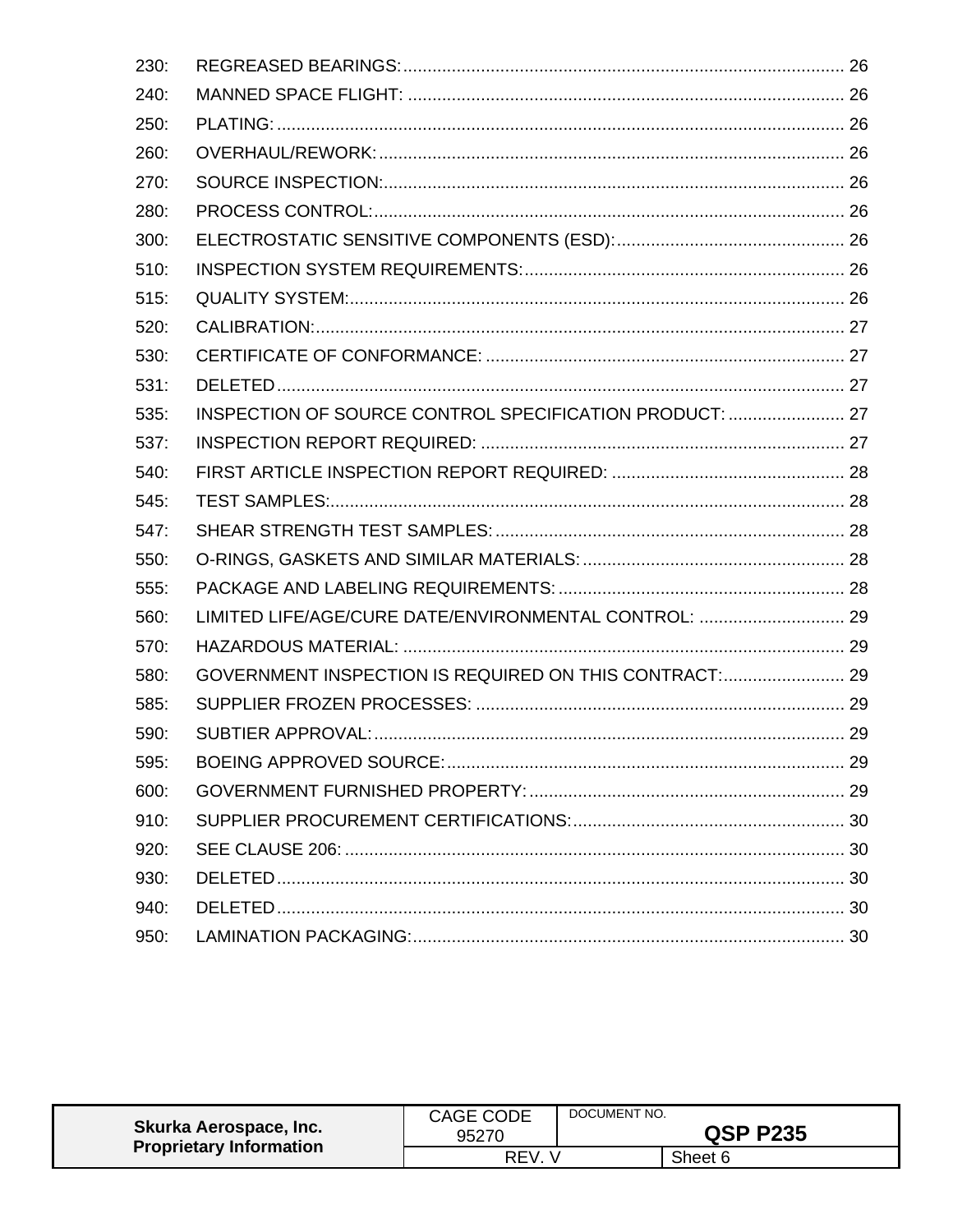### **SKURKA AEROSPACE INC. CONTINUOUS PROCESS IMPROVEMENT**

Skurka Aerospace, Inc. (S.A.I.) has dedicated itself to the philosophy of Continuous Process Improvement (CPI). CPI has become an essential program and provides a means to remain competitive in today's business environment by improving quality and reducing costs. Skurka Aerospace is encouraging its suppliers to implement and maintain a CPI program. In support of this, the following information is provided as a guide to planning, implementing and maintaining an effective CPI program.

Suppliers are encouraged to proposed cost savings, quality improvement and lead time reduction ideas to Skurka. Suppliers that provide such ideas consistently may be considered for additional business opportunities.

Key areas to consider when planning a successful CPI Program are as follows:

## **Awareness**

- Maintain an awareness of the **importance to ethical behavior.**
- Maintain an awareness of your contribution to product safety.
- Maintain an awareness of your contribution to product or service conformity.
- Recognize the competitive need for continually improving quality, increasing productivity and reducing costs.

## **Commitment**

Everyone in your company should understand the operating principles for continuous improvement, increased productivity and decreased cost. Commit yourself and your business to these principles.

### **Preparation**

Identify responsibilities for program planning, implementation and maintenance. Form process improvement teams using key personnel with process knowledge. Conduct team training to include awareness, commitment and principles.

#### **Implementation**

Select improvement sites based on the following:

- Greatest potential for change
- Greatest business impact
- In-line with program goals

#### **Baseline and Goals**

Processes chosen, as improvement sites should be measured to determine baseline performance. The CPI team should decide what level of improvement is desired and set process goals accordingly.

#### **Documentation**

Fully document all processes and variables. Process control requires a full knowledge of the process and all manpower, materials, methods, measurements and machines that can result in process variation. Documentation should also include all process measurements made, process cause and corrective action studies and corrective action measurements for determination of effectivity.

| Skurka Aerospace, Inc.<br><b>Proprietary Information</b> | <b>CAGE CODE</b><br>95270 | DOCUMENT NO.<br><b>QSP P235</b> |         |  |
|----------------------------------------------------------|---------------------------|---------------------------------|---------|--|
|                                                          | <b>REV</b>                |                                 | Sheet 7 |  |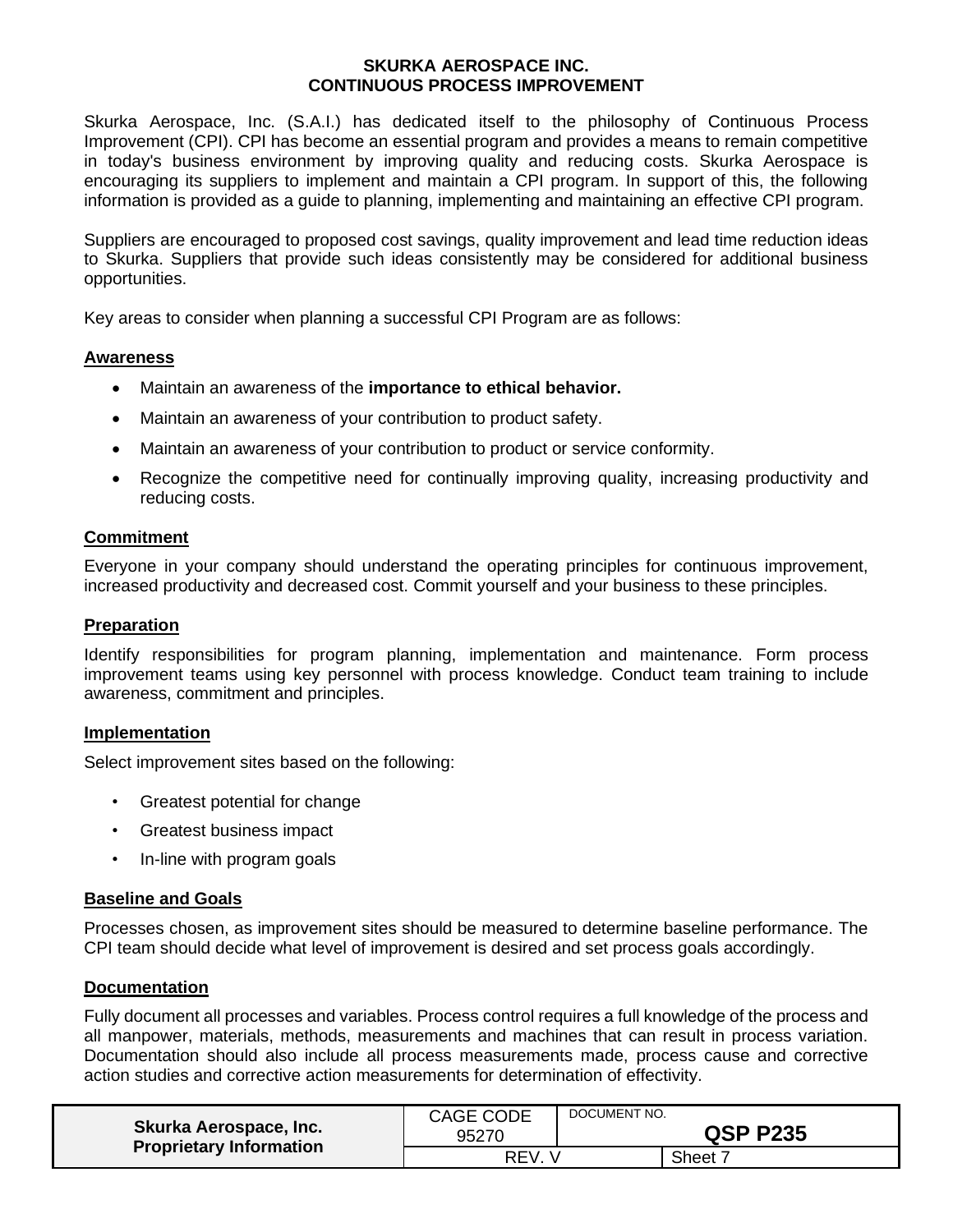### **Management Support**

Management should demonstrate a visible commitment to the Continuous Process Improvement Program. The process improvement team should provide training, support, guidance and feedback to process operators. Management goals and milestones should be clearly defined and communicated to operators.

Processes within a Company have the potential for improvement and reduction of variation. The CPI Team is responsible to study each process and determine if the process is meeting internal and external customer expectations. When all processes within a Company are performing to a predetermined level of performance the CPI Team is responsible to "raise the bar" and set new process performance goals.

This continuous improvement process can be applied to manufacturing processes as well as support processes such as sales, inventory control, purchasing, accounting, etc. Unless specifically required by a customer, measurements should focus on entire processes and not individual products. Improvement techniques should be designed to be effective over the entire process.

Statistical Process Control (SPC) can be utilized as a tool to measure manufacturing trends. SPC attribute charting (pass/fail) is an effective tool in determining process yields when conducting baseline and effectivity measurements. Variable charting can be used to determine process, machine, and/or operator capability or used to control a specific product within the process when required by the customer or when a specific product has been determined to be a cause of variation within an otherwise capable process.

| Skurka Aerospace, Inc.         | CAGE CODE | DOCUMENT NO.    |         |
|--------------------------------|-----------|-----------------|---------|
| <b>Proprietary Information</b> | 95270     | <b>QSP P235</b> |         |
|                                | REV.      |                 | Sheet 8 |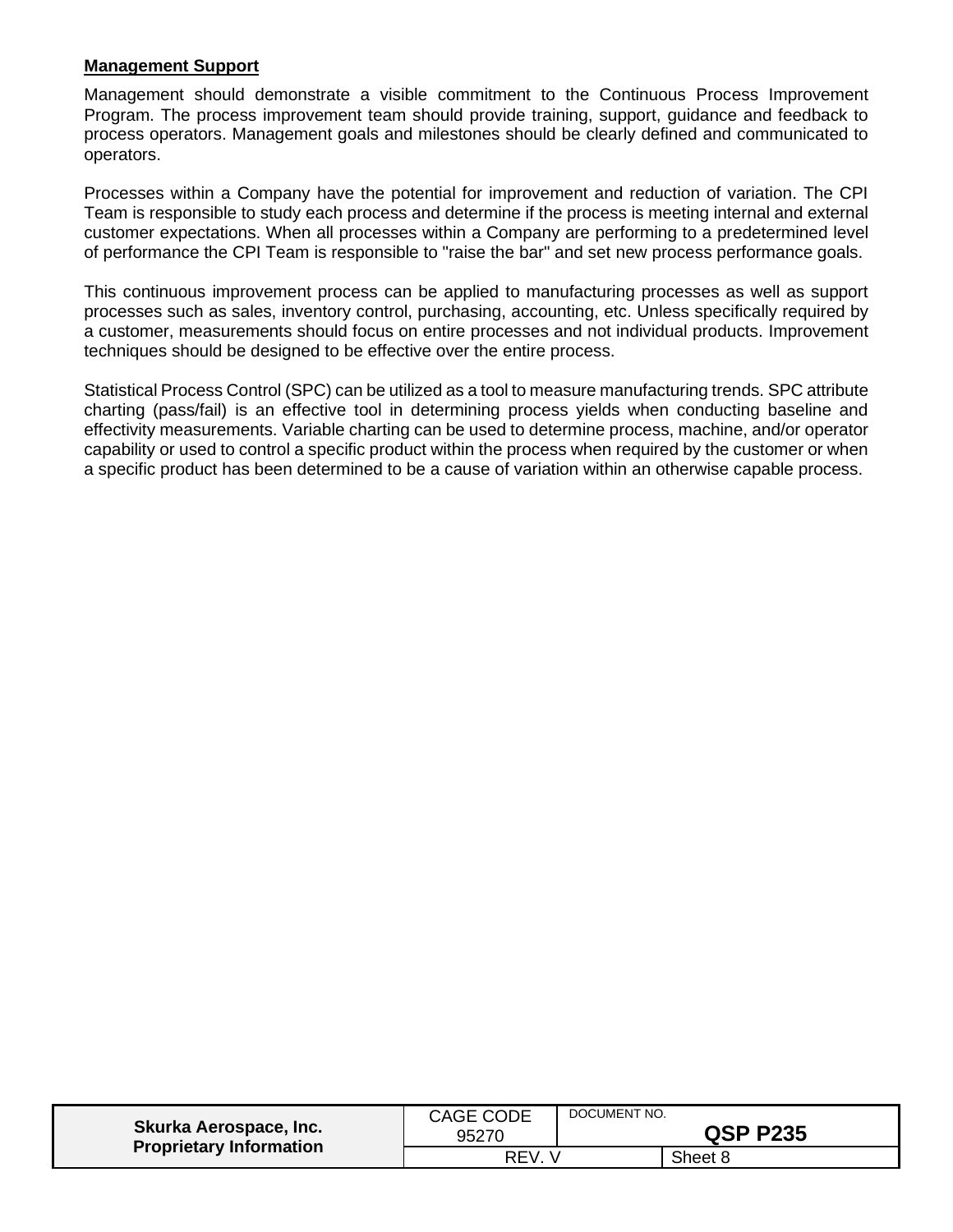### **SKURKA AEROSPACE INC. SUPPLIER QUALITY AND DELIVERY PERFORMANCE**

Skurka Aerospace, Inc. has dedicated itself to the philosophy of Total Quality. The increasing competitive pressure in our industry requires us to continually strive for process improvement in all areas of our business.

We realize that our success depends greatly on the success of our suppliers. In support of this, Skurka Aerospace has developed a process measurement system, which will allow us to track the quality and delivery performance of our suppliers. Performance data will be provided to allow the supplier to initiate and track improvement efforts. This data will be provided to suppliers on an ongoing basis and may be requested at any time.

Quality data provided includes the total number of parts received in the last 12 months, the total discrepancies, and a quality rating expressed in "Parts per Million" (PPM). We are encouraging our suppliers to maintain a rating of **500** PPM or less.

Delivery data includes the percentages of late and early shipments in accordance with our acceptable delivery window of five **(5) days** early up to **zero (0)** days late, the percentage of on-time shipments and the average "Delivery Deviation" expressed in days. Delivery performance should be maintained at zero deviation. Suppliers are encouraged to deliver product as close to zero (0) days early/late as reasonably possible.

It is our sincere hope that by providing this data to our suppliers we are helping to identify the areas, which would most benefit from process improvement efforts.

As always, Skurka Aerospace is willing to provide you with assistance in realizing these goals. Please contact your buyer for further information.

| Skurka Aerospace, Inc.<br><b>Proprietary Information</b> | <b>CAGE CODE</b><br>95270 | DOCUMENT NO.<br><b>QSP P235</b> |         |
|----------------------------------------------------------|---------------------------|---------------------------------|---------|
|                                                          | REV.                      |                                 | Sheet 9 |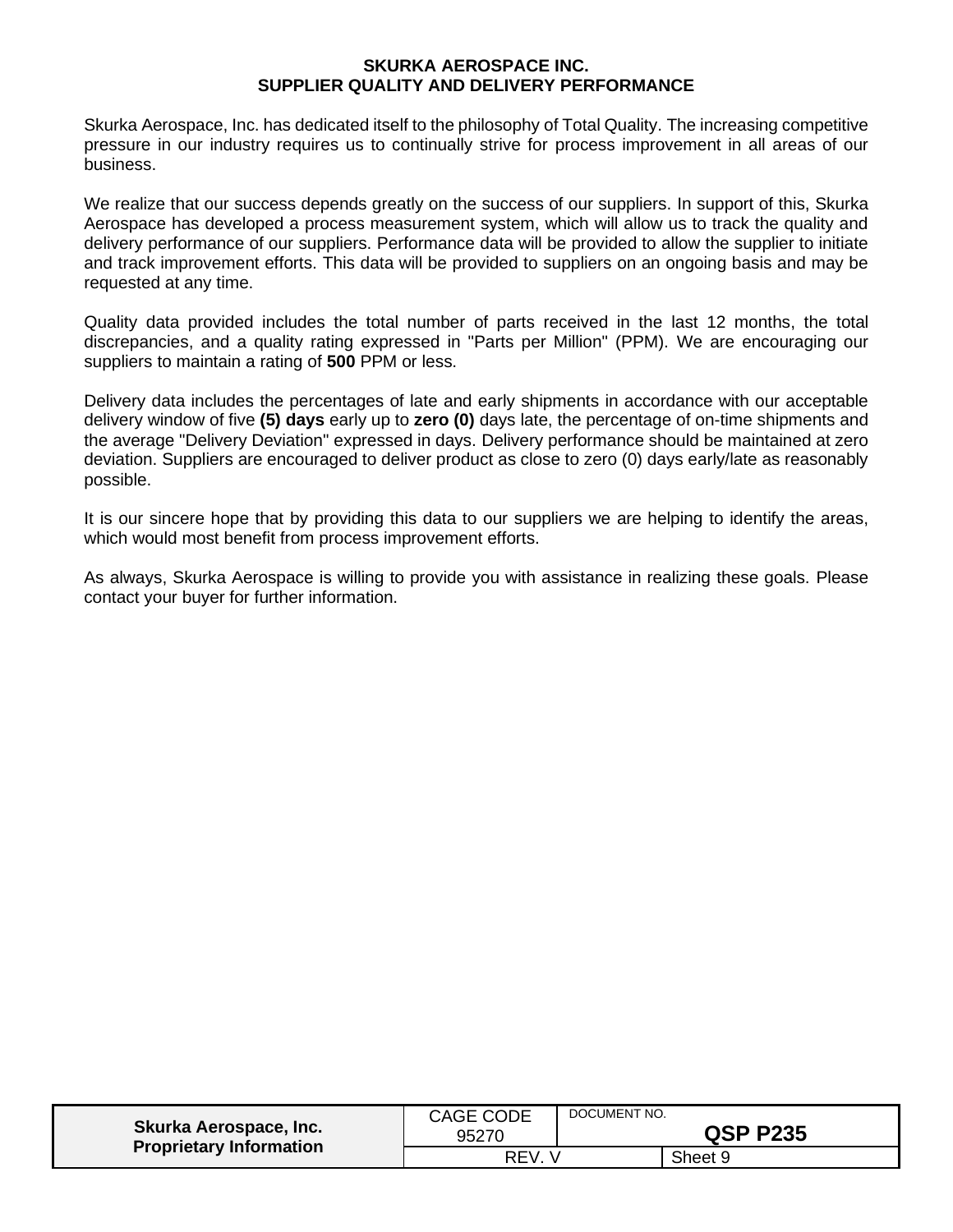### **SKURKA AEROSPACE INC. SUPPLIER QUALITY ASSURANCE REQUIREMENTS**

### <span id="page-9-0"></span>**1.0 PURPOSE**

This document establishes quality assurance requirements for all Suppliers providing Products and services ordered under a Purchase Order, of which this form is part, to assure that such supplies conform to the required levels of quality and reliability.

### 1.1 Terms and Definitions

Where used in the context of this document;

- **(a)** *Skurka Aerospace* refers to the entity of *Skurka Aerospace Inc.* and implies Skurka Aerospace Inc. presidential authority or representative thereof, acting on behalf of Skurka Aerospace Inc.
- **(b)** *S.A.I.* is an acronym for *Skurka Aerospace Inc.*
- **(c)** All references to *Quality Assurance* specifically denote and may be replaced with *Skurka Aerospace Inc. Quality Assurance.*

## <span id="page-9-1"></span>**2.0 GENERAL REQUIREMENTS**

#### <span id="page-9-2"></span>2.1 Prohibited Practices

The following acts or practices are typical of those prohibited:

- **(a) Unauthorized Repairs -** Repairs by welding, brazing, soldering, plugging, bushing or use of paints, adhesives or plating, or any other method on parts damaged or found to be faulty during the fabrication process, or on defects in castings, are prohibited unless specifically authorized by Quality Assurance in writing.
- **(b) Unauthorized Processing -** Seller shall not change, add or delete any process, material or procedure without prior Quality Assurance written approval if such process, material or procedure was originally subject to approval by Quality Assurance.
- **(c) Disregard of Approvals -** Seller shall not change or delete any quality control procedure or process that is subject to specific approval by Quality Assurance without prior approval of Quality Assurance in writing.
- **(d) Unauthorized Submittal of Production Parts -** When the Purchase Order requires Quality Assurance acceptance of First Article prior to delivery, Seller shall not submit articles from a production run prior to receiving written approval from Quality Assurance.

| Skurka Aerospace, Inc.<br><b>Proprietary Information</b> | <b>CAGE CODE</b><br>95270 | DOCUMENT NO.<br><b>QSP P235</b> |          |
|----------------------------------------------------------|---------------------------|---------------------------------|----------|
|                                                          | <b>REV</b>                |                                 | Sheet 10 |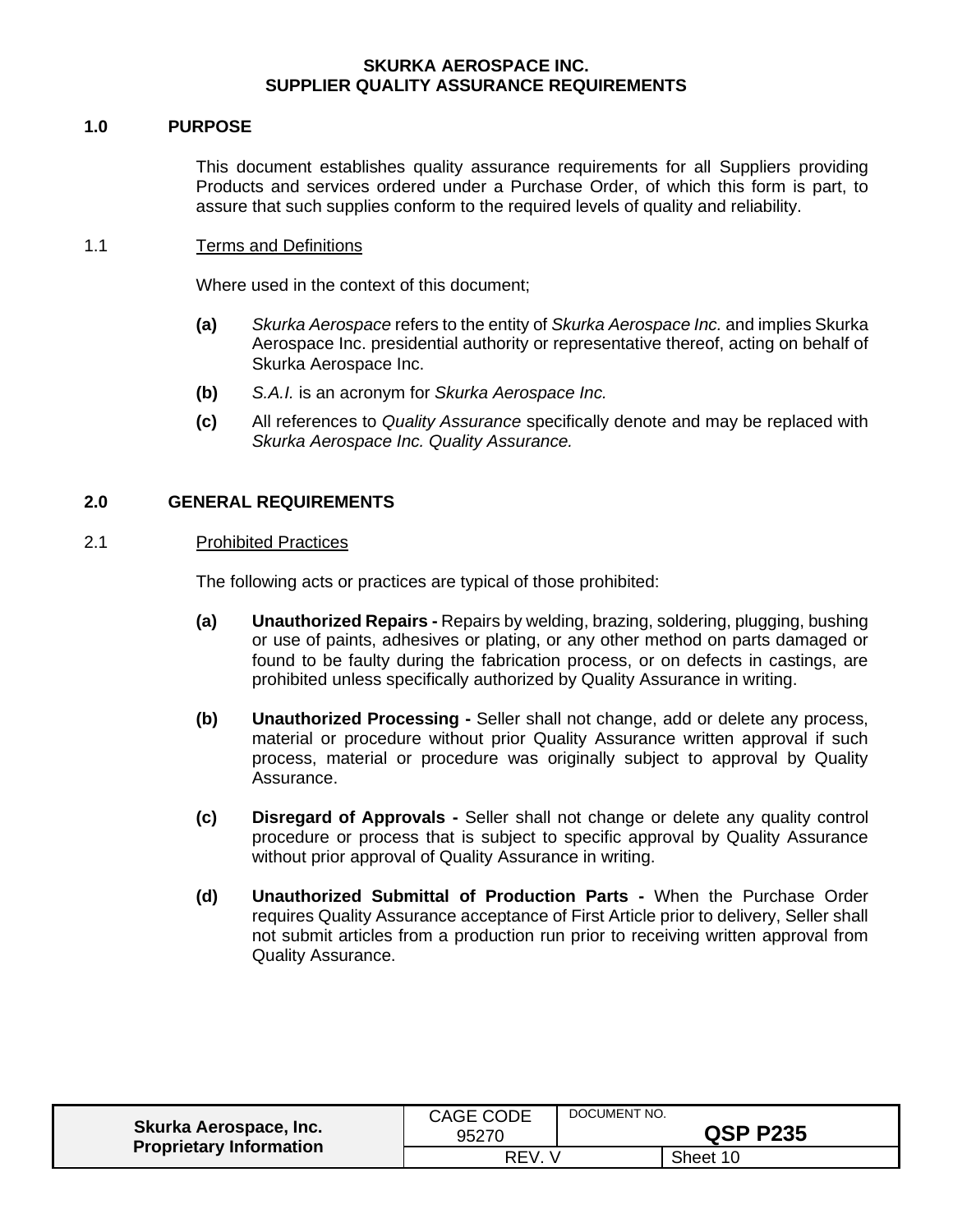- **(e) Notification of Facility Change -** Seller shall not relocate any production and/or processing facilities, or transfer work between Seller's facilities, during performance of the Purchase Order, without promptly notifying Quality Assurance and affording Quality Assurance an opportunity to examine such facilities for compliance with Quality Assurance requirements, including any necessary approvals.
- **(f) Subcontracting -** Seller shall not procure or contract for procurement the complete or substantially complete manufacturing or fabrication of any item covered by this order without first securing the written approval of Quality Assurance.

### <span id="page-10-0"></span>2.1.1 Conflict Minerals

Skurka Aerospace Inc. is committed to complying with the requirements regarding the use of "conflict Minerals" under Section 1502 of the Dodd-Frank Wall Street Reform and Consumer Protection Act, and the related rules and regulations issued by the U.S. Securities and Exchange Commission ("SEC").

The rules and regulations require us to determine the extent to which our products contain Conflict Minerals originating from the Democratic Republic of the Congo and certain adjoining countries ("Covered Countries") by analyzing the products we manufacture and the raw materials and components we purchase-through supply chain due diligence if Conflict Minerals are sourced from the Covered Countries. "Conflic Minerals" is currently defined as tin (cassiterite), tungsten (wolframite), tantalum (columbite-tantalite or coltan) and gold.

In order to comply with the applicable rules and regulations, Skurka Aerospace Inc. expects its supply chain to:

- Identify the presence of Conflict Minerals in your supply chain that are required for production of the product(s) you are providing.
- Develop processes to determine whether Conflict Minerals in your supply chain originate form Covered Countries or are derived from recycled or scrap sources.
- If necessary, perform supply chain due diligence as required by these rules.
- Inform your suppliers of the SEC reporting requirements related to Conflict Materials.

## <span id="page-10-1"></span>2.2 Proprietary Products Control

The Seller shall notify Quality Assurance, in writing, of any changes in product design, fabrication methods, materials, or processes of proprietary products, and shall obtain S.A.I. written approval prior to implementing such changes. In the event of S.A.I. approval, Seller shall identify those products on which the change(s) is incorporated and furnish the applicable revised specifications, drawings, and/or catalogs with the initial shipment of the changed products on the Purchase Order.

| Skurka Aerospace, Inc.         | CAGE CODE | DOCUMENT NO.    |          |
|--------------------------------|-----------|-----------------|----------|
| <b>Proprietary Information</b> | 95270     | <b>QSP P235</b> |          |
|                                | REV.      |                 | Sheet 11 |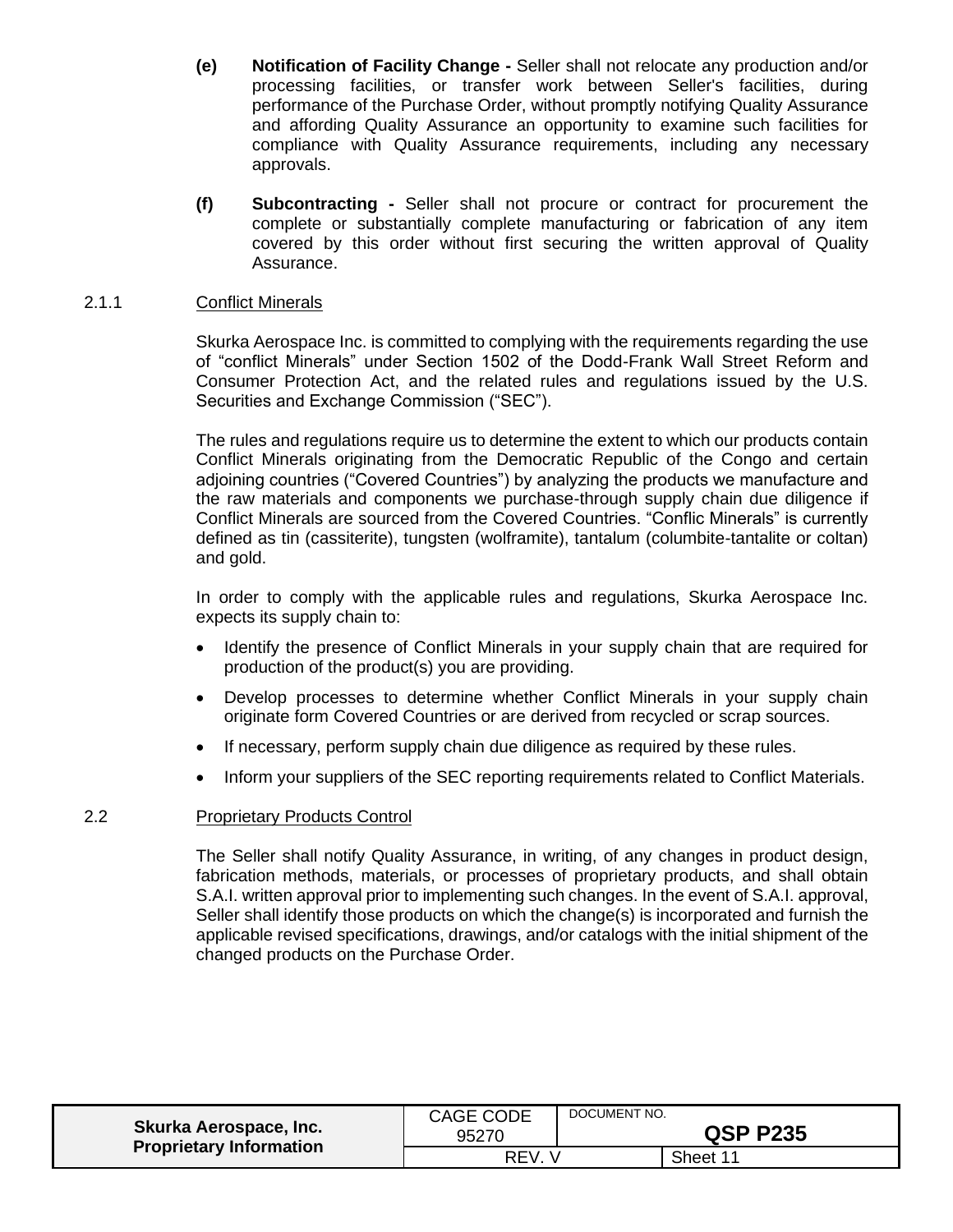## <span id="page-11-0"></span>2.3 Documentation

- **(a) Certification/Documents -** Seller shall furnish all certifications/documents required by the Purchase Order whether specifically directed on the Purchase Order or specified by reference to the clauses herein.
- **(b) Sub-Tier Certifications/Documents** Seller is responsible for obtaining, identifying and furnishing certifications/documents from sub-tier suppliers when such certifications/documents are required by Skurka Aerospace Purchase Order. Prior to submittal, the seller shall reference on such documents Skurka Aerospace Purchase Order number and item (part number, process, material, etc.) for which the certification is supplied.
- **(c) Seller Certifications/Documents -** Seller shall furnish the required certifications/documents issued by Seller or his sub-tier supplier.
- **(d) Skurka Aerospace Acceptance –** Skurka Aerospace may refuse to accept supplies delivered under the Purchase Order if Seller fails to submit the certifications/documents, test data, or reports required by Purchase Order.
- **(e) Retention of Records -** Unless otherwise specified by Purchase Order, Seller shall retain objective evidence, including records of inspections and tests performed in the course of manufacturing, testing, processing, inspecting, preserving, packaging, certificates of conformance for purchased product or services, and shipping of items on Purchase Order for a minimum of twelve (12) years after completion of the order. Such record shall be made available to Quality Assurance for review within forty-eight (48) hours upon request.
- **(f) Discarding Records –** Prior to discarding any quality records, the supplier shall notify Skurka Aerospace Inc. for authorization to destroy scheduled records and for Skurka Aerospace Inc. to determine if further retention may be required or if select records will require transfer to Skurka Aerospace Inc. for possession.

#### <span id="page-11-1"></span>2.4 Skurka Aerospace Owned Tools

All tooling is the sole property of Skurka Aerospace, Inc. and will remain in your custody and maintenance until called for by us. The items covered by this Purchase Order are proprietary in nature to Skurka Aerospace, Inc. and said tooling will not be used for requirements other than ours, unless authorized in writing by Skurka Aerospace, Inc.

## <span id="page-11-2"></span>2.5 Certificate of Conformance Audit

Certificates of Conformance furnished under the terms of the Purchase order shall be supported by Seller's certifications, procurement records, test records, data and quality control records, providing objective evidence of compliance to the Certificate of Conformance and to the Purchase Order requirements. Such records shall be subject to review by Quality Assurance.

| <b>Skurka Aerospace, Inc.</b><br><b>Proprietary Information</b> | <b>CAGE CODE</b><br>95270 | DOCUMENT NO.<br><b>QSP P235</b> |          |
|-----------------------------------------------------------------|---------------------------|---------------------------------|----------|
|                                                                 | REV.                      |                                 | Sheet 12 |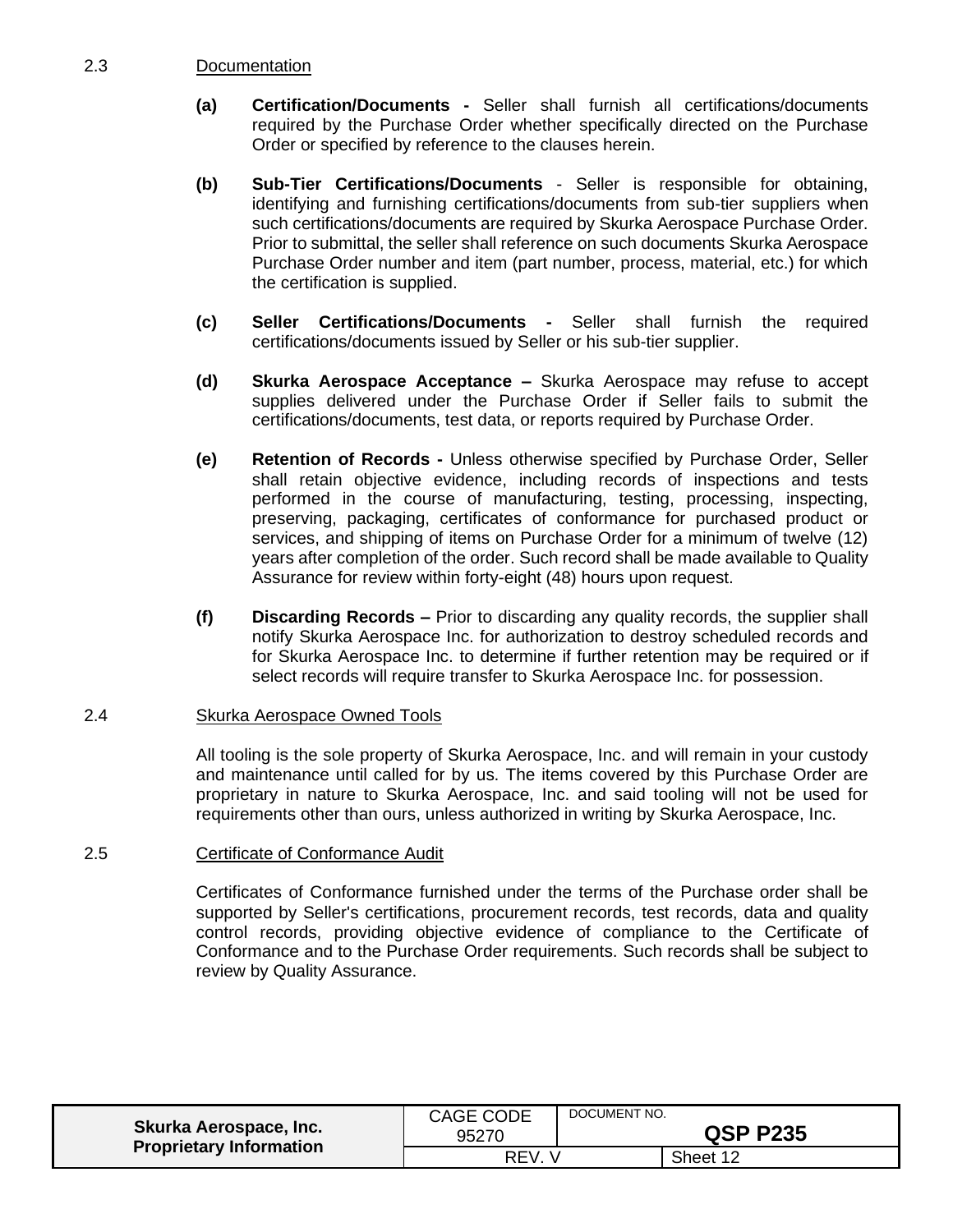# <span id="page-12-0"></span>2.6 Authorized Deviations

The Seller must report any departure from drawings, specifications or other Purchase Order requirements and must describe such departures, including a description of the cause and corrective action taken to preclude recurrence. This information must be documented and submitted on Skurka Aerospace form Q1033, Request for Material Review Action (RMRA) prior to submission of products. The report shall be submitted to Quality Assurance, which will arrange for material review action. Quality Assurance will provide, in writing, the disposition instructions of the Material Review Board along with an RMRA control number if items are approved for shipment to Skurka Aerospace. This control number must be referenced on all documentation submitted with items. Discrepant material submitted to Quality Assurance prior to written approval or submitted without the RMRA control number will be subject to return at Seller's expense.

### <span id="page-12-1"></span>2.7 Corrective Action Requests

When a quality problem exists, Quality Assurance will request corrective action from Seller. Such requests require timely responses and should include the following information: (a) Analysis of the root cause of the problem, (b) statement of the action taken to prevent recurrence, and (c) the corrective action implementation date. Failure to respond may result in material being returned to you and removal from our approved suppler list.

### <span id="page-12-2"></span>2.8 Nonconforming Material

Seller may be subject to a charge-back of 20% of the total value of the purchase order and/or \$250.00 as applicable in the event product/documentation received from seller does not meet drawing/material requirements.

#### <span id="page-12-3"></span>2.9 Delivery

Seller is required to assure delivery of parts in accordance with the required delivery date specified on the Purchase Order. The delivery date specified on the Purchase Order is the date that the parts are expected on our dock, not Seller's ship date. Seller may make delivery of parts up to five (5) days in advance of the Purchase Order delivery date. Deliveries prior to or after this delivery "window" are unacceptable and shall be rejected and subject to return at Seller's expense.

#### <span id="page-12-4"></span>2.10 Over-shipments

Seller is required to deliver the exact amount stated on the Purchase Order unless otherwise agreed in writing by Buyer. All over-shipments will be rejected and are subject to return at Seller's expense, including shipping and handling costs.

| Skurka Aerospace, Inc.<br><b>Proprietary Information</b> | <b>CAGE CODE</b><br>95270 | DOCUMENT NO. | <b>QSP P235</b> |
|----------------------------------------------------------|---------------------------|--------------|-----------------|
|                                                          | REV.                      |              | Sheet 13        |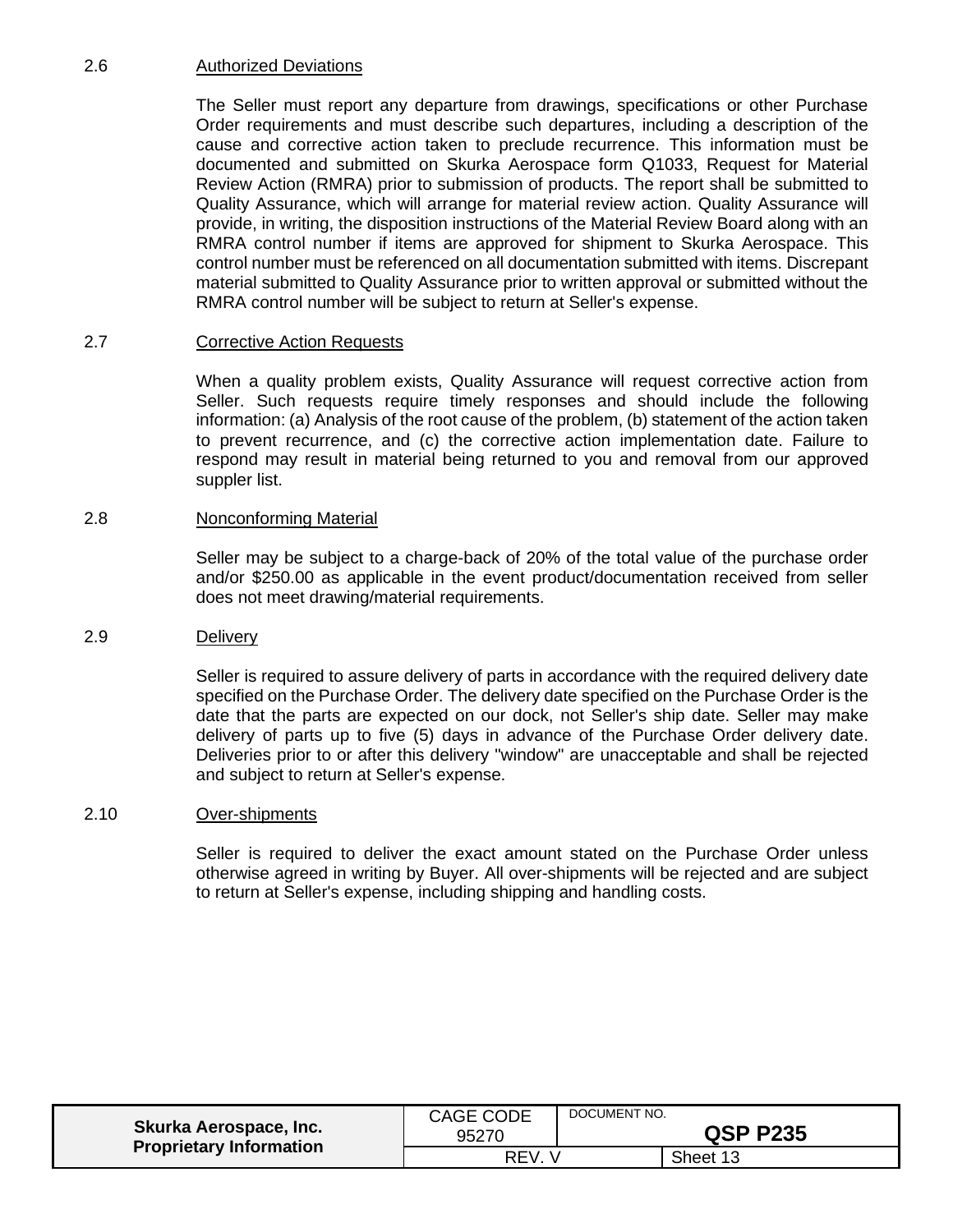# <span id="page-13-0"></span>2.11 Unit of Measure Codes

Unit of measure codes used on the Buyers purchase orders shall be in accordance with the following guidelines:

| <b>CODE</b>   | <b>UNIT OF MEASURE</b> | <b>CODE</b> | <b>UNIT OF MEASURE</b>    | <b>CODE</b> | <b>UNIT OF MEASURE</b>           |
|---------------|------------------------|-------------|---------------------------|-------------|----------------------------------|
|               | <b>PACKAGE UNITS</b>   |             | <b>QUANTITATIVE UNITS</b> |             | <b>WEIGHTS AND MEASURE UNITS</b> |
| $\mathsf{cs}$ | Case                   | BG          | <b>Bag</b>                | FT          | Foot                             |
| <b>KIT</b>    | Kit                    | ВT          | <b>Bottle</b>             | <b>GL</b>   | Gallon                           |
| PK            | Pack                   | <b>BX</b>   | Box                       | <b>HF</b>   | <b>Hundred Feet</b>              |
| PG            | Package                | <b>CN</b>   | Can                       | IN          | <b>Inch</b>                      |
| <b>PL</b>     | Pail                   | DR          | <b>Drum</b>               | LI.         | Liter                            |
| <b>PT</b>     | <b>Pallet</b>          | <b>DZ</b>   | <b>Dozen</b>              | <b>OZ</b>   | <b>Ounce</b>                     |
| <b>PC</b>     | <b>Piece</b>           | EA          | Each                      | <b>PT</b>   | <b>Pint</b>                      |
| <b>ST</b>     | <b>Set</b>             | <b>GR</b>   | <b>Gross</b>              | <b>LB</b>   | <b>Pound</b>                     |
|               |                        | HD          | <b>Hundred</b>            | QT          | Quart                            |
|               |                        | LO          | Lot                       | <b>SF</b>   | <b>Square</b>                    |
|               |                        | <b>PR</b>   | Pair                      | SI          | <b>Square Inch</b>               |
|               |                        | <b>RM</b>   | Ream                      | <b>MF</b>   | <b>Thousand Feet</b>             |
|               |                        | <b>RL</b>   | Reel                      | <b>TN</b>   | Ton, Short                       |
|               |                        | <b>RO</b>   | Roll                      | <b>TO</b>   | <b>Troy Ounce</b>                |
|               |                        | <b>SL</b>   | Spool                     | YD          | Yard                             |
|               |                        | <b>MX</b>   | <b>Thousand</b>           |             |                                  |

# <span id="page-13-1"></span>2.12 Right of Entry

As applicable to the performance of this order, the Seller hereby grants the Buyer, Quality Assurance, Skurka Aerospace customers, or any applicable Government and regulatory agencies, the right to enter its premises, as well as other necessary locations, during normal business hours, for the purpose of inspection of the Seller's facilities and systems to ensure the Sellers compliance with the terms and requirements of this order, including the quality of the contracted work, records and materials.

<span id="page-13-2"></span>2.13 Drawings, Forms, and Specifications

It is the Seller's responsibility to acquire all drawings, forms, and specifications of the specified revision necessary for the performance of this purchase order. For Industry and government specifications where the revision is not specified, the current revision of the document shall be used.

<span id="page-13-3"></span>2.14 Inspection and Acceptance

Unless otherwise specified, inspection and acceptance of product or services shall be at Skurka Aerospace and at the sole discretion of Skurka Aerospace.

<span id="page-13-4"></span>2.15 Manufacturer's Catalog, Data Sheet, Drawing, Etc.

For items whose configuration and specification are controlled by the manufacturer, the Seller shall furnish one copy each of the manufacturer's catalog, data sheet, drawing, or specification, which is fully descriptive of the items being supplied on this order, with the first shipment of parts.

| Skurka Aerospace, Inc.         | <b>CAGE CODE</b> | DOCUMENT NO.    |          |
|--------------------------------|------------------|-----------------|----------|
| <b>Proprietary Information</b> | 95270            | <b>QSP P235</b> |          |
|                                | REV.             |                 | Sheet 14 |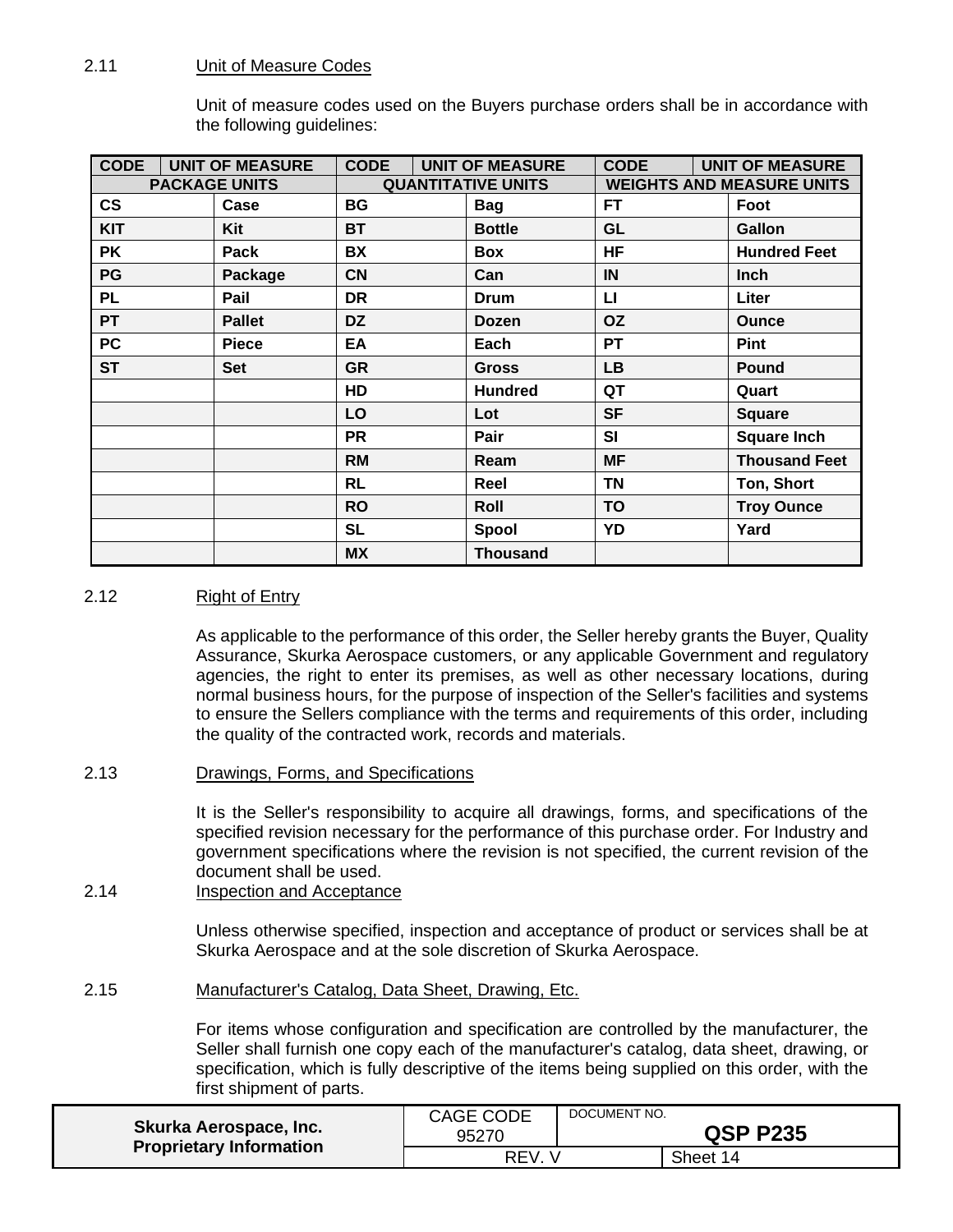# <span id="page-14-0"></span>2.15 Foreign Object Damage (FOD)

The Seller shall establish a documented program to control and eliminate FOD and/or contamination during Seller's manufacturing, assembly, test, and inspection operations. The Seller's FOD program shall be subject to review and audit by Quality Assurance or other S.A.I. representative.

# <span id="page-14-1"></span>**3.0 SPECIAL QUALITY ASSURANCE REQUIREMENTS**

### <span id="page-14-2"></span>3.1 Basic Inspection System

The Seller's inspection system shall conform to the following basic requirements established by Skurka Aerospace:

- **A. SUBCONTRACTORS -** All suppliers from which Skurka Aerospace purchases items, equipment or parts, on which all specified quality characteristics can be verified by Skurka Aerospace upon receipt, shall have an established basic inspection system in accordance with the following requirements:
	- **(a) Receiving Inspection -** Supplies purchased by Seller for use in S.A.I. orders shall be subjected to receiving inspection to assure conformance to S.A.I. Purchase Order requirements. Such supplies shall be adequately identified and controlled to prevent commingling with other supplies.
	- **(b) In-Process Controls -** Seller shall employ a system for controlling the product throughout the manufacturing process. This may be accomplished by manufacturing instructions or other suitable methods which detail the operation sequence, inspection points, and includes provisions for controlling the drawing/specification revision status during the manufacturing process.
	- **(c) Calibration -** Seller shall implement and maintain a documented system for control and use of inspection equipment. All inspection equipment shall be calibrated against certified standards traceable to the National Institute of Standards and Technology in accordance with MIL-STD-45662, ANSI Z540-1- 1994, ISO10012 or ISO/IEC 17025: 2005.
	- **(d) Control of Non-Conforming Material** Seller shall maintain a system for control of non-conforming material to prevent co-mingling with acceptable material. The system shall ensure:
		- Prompt action and containment
		- Analysis for Identification of root cause and correction to prevent recurrence
		- Segregation of non-conforming material from normal production pending disposition

| Skurka Aerospace, Inc.         | CAGE CODE<br>95270 | DOCUMENT NO. | <b>QSP P235</b> |
|--------------------------------|--------------------|--------------|-----------------|
| <b>Proprietary Information</b> | REV.               |              | Sheet 15        |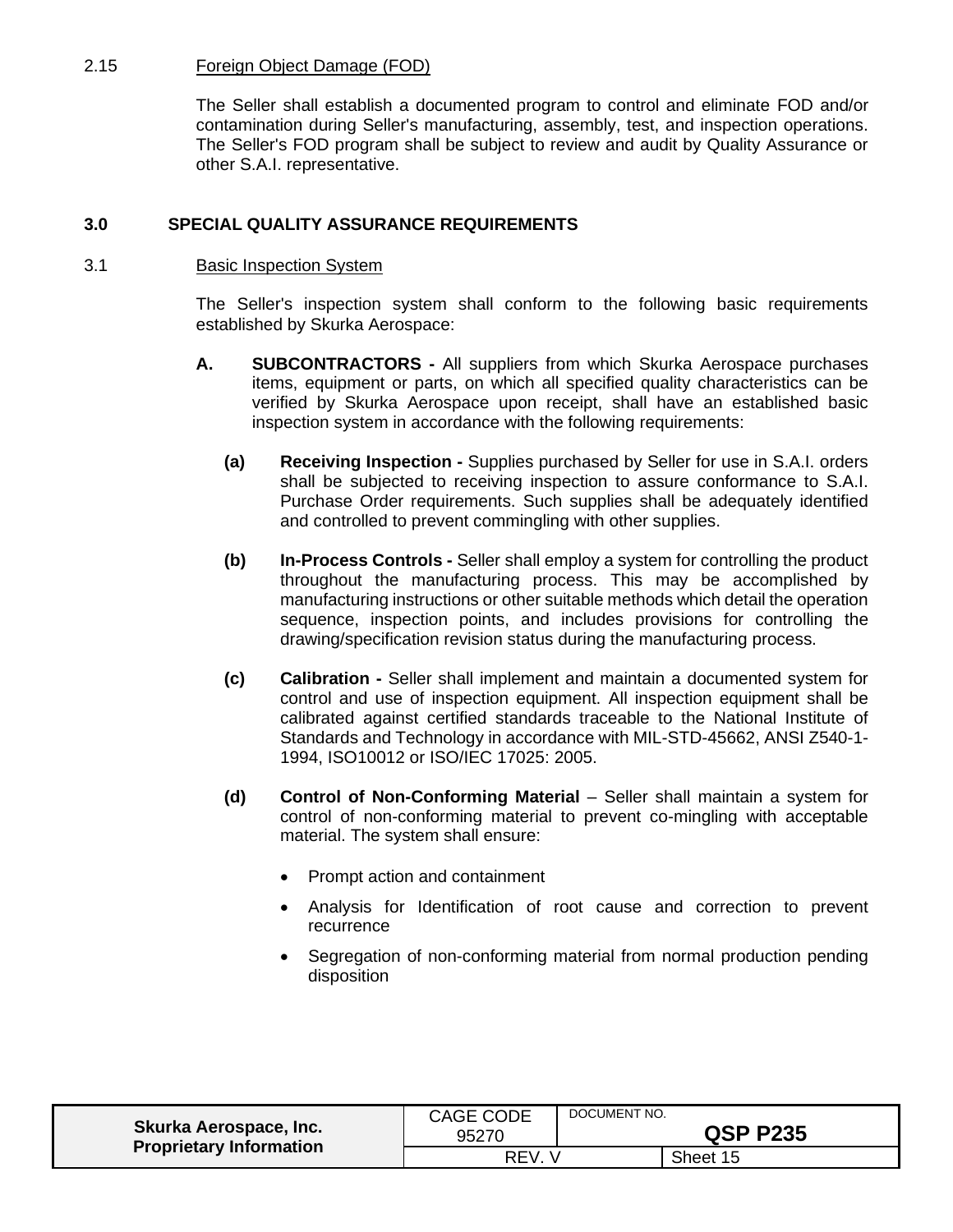**(e) Sample Sizes –** The Seller shall perform or have performed all inspections and tests to demonstrate that all material furnished under this contract conform to all technical and contractual requirements. The Seller shall utilize ANSI/ASQ Z1.4, General Inspection Level II, Single Sampling Plan for Normal Inspection, to an AQL level of 4.0, unless otherwise specified. The Seller may also choose to utilize their own inspection plan that may be subject to approval by S.A.I.

The Seller shall maintain objective evidence of the completion and acceptance of all inspections and tests to the proper Sampling Procedure and AQL.

- **(f) Final Inspection -** Seller shall in all instances perform a complete and thorough final inspection of the item(s) to be delivered prior to shipment to S.A.I. Inspections shall be documented and as a minimum shall show:
	- Lot size
	- Characteristics inspected
	- Quantity inspected
	- Quantity rejected
	- Description of defects found
- **B. DISTRIBUTORS -** All distributors or warehouse furnishing items, parts or supplies to S.A.I. shall have an established and adequate system of:
	- **(a) Stock Control -** Seller shall maintain a control system to ensure that traceability to the manufacturer and manufacturing documentation is maintained and that the manufacturing quality levels are not degraded while articles are under Seller's control. Prior to shipment to S.A.I., such article shall be inspected for identification, degradation during storage and adequate packaging.
	- **(b) Alteration by Seller -** If Seller is authorized to perform operations to make alterations on articles to be furnished to S.A.I.; Seller shall maintain drawings, specifications, technical data and inspection records pertinent to the work being performed. Seller shall employ inspections using suitable measuring and test equipment to assure conformance of articles to Buyer's purchase order. Such records shall be available for Quality Assurance review upon request.

#### <span id="page-15-0"></span>3.2 Quality Inspection System Per MIL-I-45208

When specified on the Purchase Order, the Seller shall provide and maintain an inspection system that fully complies with the requirements of Government Specification MIL-I-45208.

| Skurka Aerospace, Inc.<br><b>Proprietary Information</b> | <b>CAGE CODE</b><br>95270 | DOCUMENT NO. | <b>QSP P235</b> |
|----------------------------------------------------------|---------------------------|--------------|-----------------|
|                                                          | REV                       |              | Sheet 16        |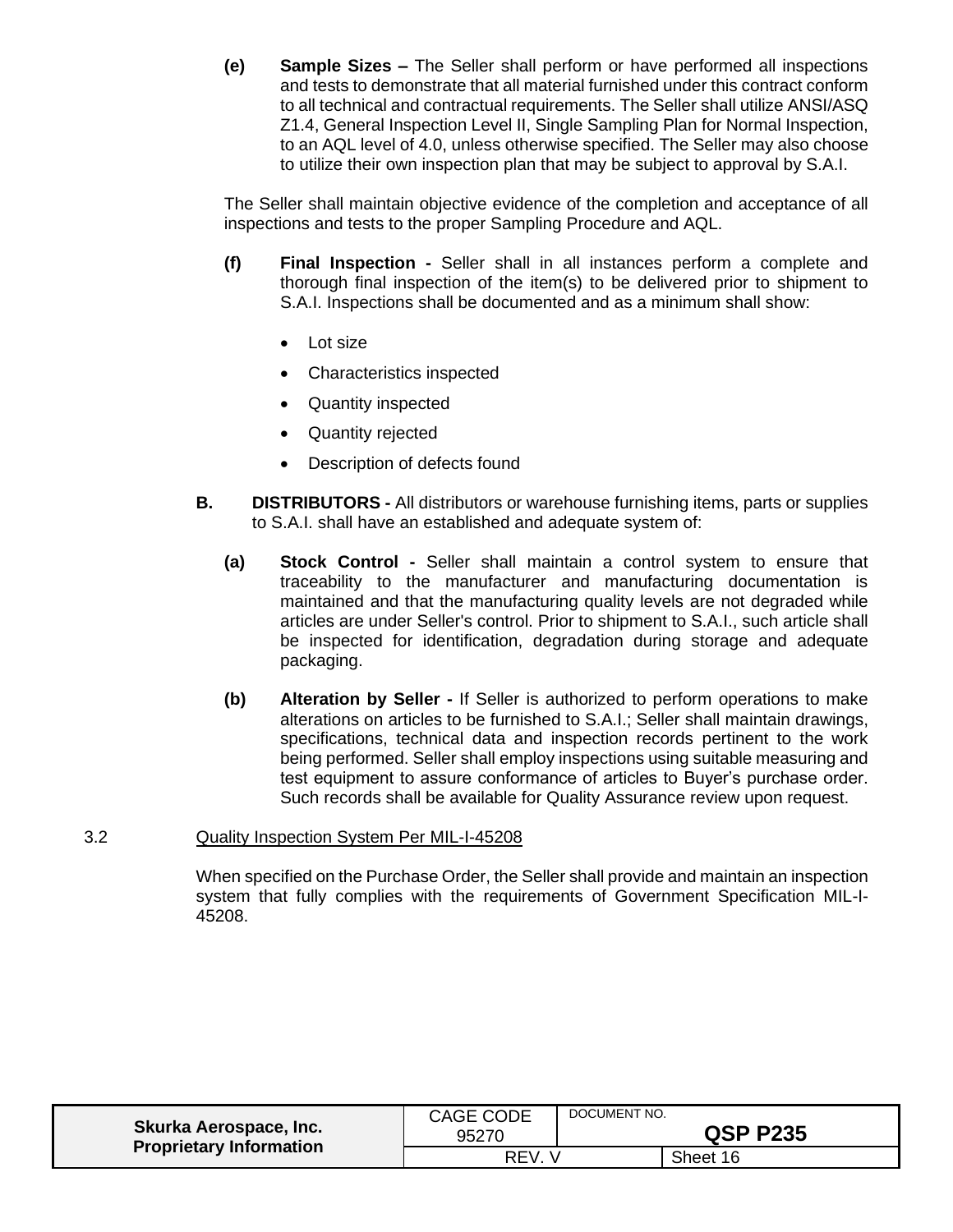# <span id="page-16-0"></span>**4.0 CERTIFICATIONS AND TEST REPORTS**

If specified on the Purchase Order, the following details apply:

#### <span id="page-16-1"></span>4.1 Certificate of Conformance

All items shipped must be certified in accordance with one of the following categories. Failure to comply will result in rejection of parts and may result in delay of payment and/or return of the parts at Seller's expense.

**(a) Purchased Items -** All purchased product and raw material, shall be certified to all applicable specifications in accordance with the following:

The Seller shall provide a copy of the Certificate of Conformance with each shipment. The certificate shall be typed on your company letterhead and include the following:

- For: Skurka Aerospace, Inc.
- Skurka Aerospace Purchase Order Number
- Skurka Aerospace Part Number and Revision Letter
- Name and Location of Manufacturer
- Manufacturer's Part Number
- Number Marked on Part (if different from above)
- Quantity Certified (for this shipment only)
- Manufacturing Date (date code -)
- *Note: For electronic parts - only one date code/part number combination is allowed on a certificate of conformance. It is preferable to ship each item on the Purchase Order complete and of the same lot code.*
- Expiration Date (if applicable)
- Material Lot Traceability (batch number) and manufacturer.
- Name, Title and Signature of Seller's Quality Assurance representative.
- **(b) Subcontracted Items -** All subcontracted items which have been designed by Skurka Aerospace, Inc. and controlled by a Skurka Aerospace drawing or specification, shall be certified in accordance with the following:

The Seller shall provide a copy of the certificate of conformance with each shipment. The certificate shall be typed on your company letterhead and include the following:

- For: Skurka Aerospace, Inc.
- Skurka Aerospace Purchase Order Number
- Skurka Aerospace Part Number and Revision Letter
- For Castings or Powder Metallurgy Products: Material Specification Number
- Quantity Certified (for this shipment only)
- Name, Title and Signature of Seller's Quality Assurance representative.

| Skurka Aerospace, Inc.         | CAGE CODE | DOCUMENT NO.    |          |
|--------------------------------|-----------|-----------------|----------|
| <b>Proprietary Information</b> | 95270     | <b>QSP P235</b> |          |
|                                | REV.      |                 | Sheet 17 |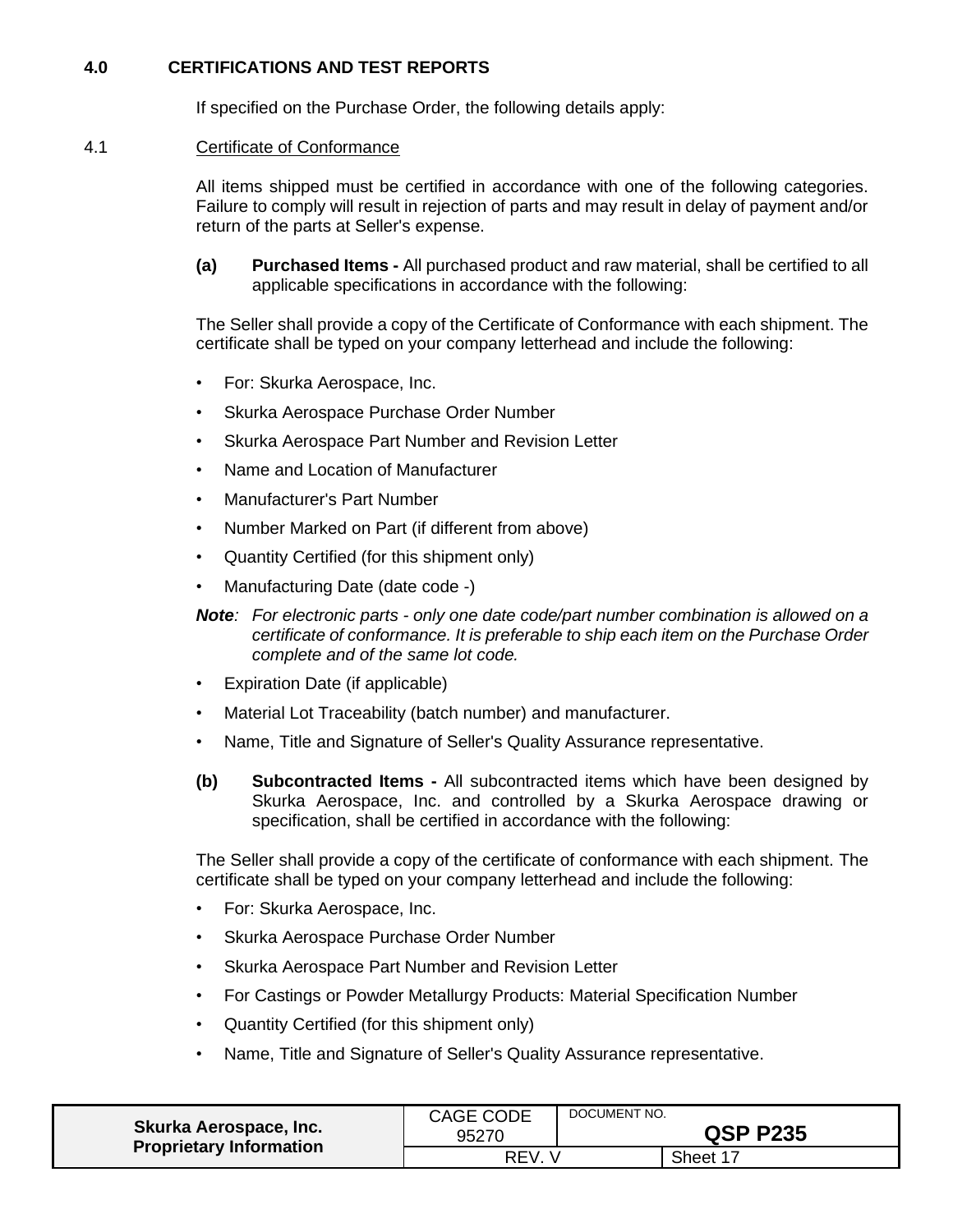Special processes performed by either Seller or a supplier of the Seller shall require a separate certificate of conformance from that supplier in accordance with the certification requirements for Processed Items. Raw material supplied by the Seller shall be certified by the Seller's raw material supplier in accordance with "(a) Purchased Items", and shall accompany the shipment. This requirement does not apply to raw materials used in castings or powder metallurgy, unless specifically required by Buyer's Purchase Order, specification or drawing requirements.

**(c) Processed Items -** All special process items such as plating, heat treating, cementing, painting, brazing, welding or chemical coating, etc., controlled by Skurka Aerospace Manufacturing Process Specification (MPS), military or other standard shall be certified in accordance with the following:

The seller shall provide a copy of the certificate of conformance with each shipment. The certificate shall be typed on your company letterhead and include the following:

- For: Skurka Aerospace, Inc.
- Skurka Aerospace Purchase Order Number
- Skurka Aerospace Part Number and Revision Letter
- Skurka Aerospace MPS Number and/or Specification Number
- Class, Type and/or Level, as applicable, of Process Performed
- Quantity Certified (for this shipment only)
- Processing Date (date code)
- Name, Title and Signature of Seller's Quality Assurance representative.

#### <span id="page-17-0"></span>4.2 Raw Material Test Reports

For each lot or heat of material supplied on this order, Seller shall furnish a certified material test report showing the material description, including as applicable, the material name, alloy, type, grade or condition, the producer's (mill) name, the lot or heat number and the material specification and revision to which the material complies, and in addition for:

- **(a) Ferrous Materials -** Show the actual values or chemical and physical properties obtained from the lot or heat versus values required by the applicable material specification.
- **(b) Non-Ferrous Materials -** Show the typical or range of values of the chemical and physical properties of the material and a statement that the material conforms to the requirements of the applicable material specification.

#### <span id="page-17-1"></span>4.3 Skurka Aerospace Furnished Material

Accountability of material furnished on this order must be maintained. Seller shall place on or attach to his packing sheet covering each shipment of articles a statement certifying that (a) the articles were manufactured from material furnished by Skurka Aerospace, Inc., (b) from material supplied on debit memo or shipper number and (c) no material substitution was made. In the event that more than one lot of material is furnished, Seller shall maintain individual material lot integrity.

| Skurka Aerospace, Inc.<br><b>Proprietary Information</b> | CAGE CODE<br>95270 | DOCUMENT NO.<br><b>QSP P235</b> |          |
|----------------------------------------------------------|--------------------|---------------------------------|----------|
|                                                          | <b>REV</b>         |                                 | Sheet 18 |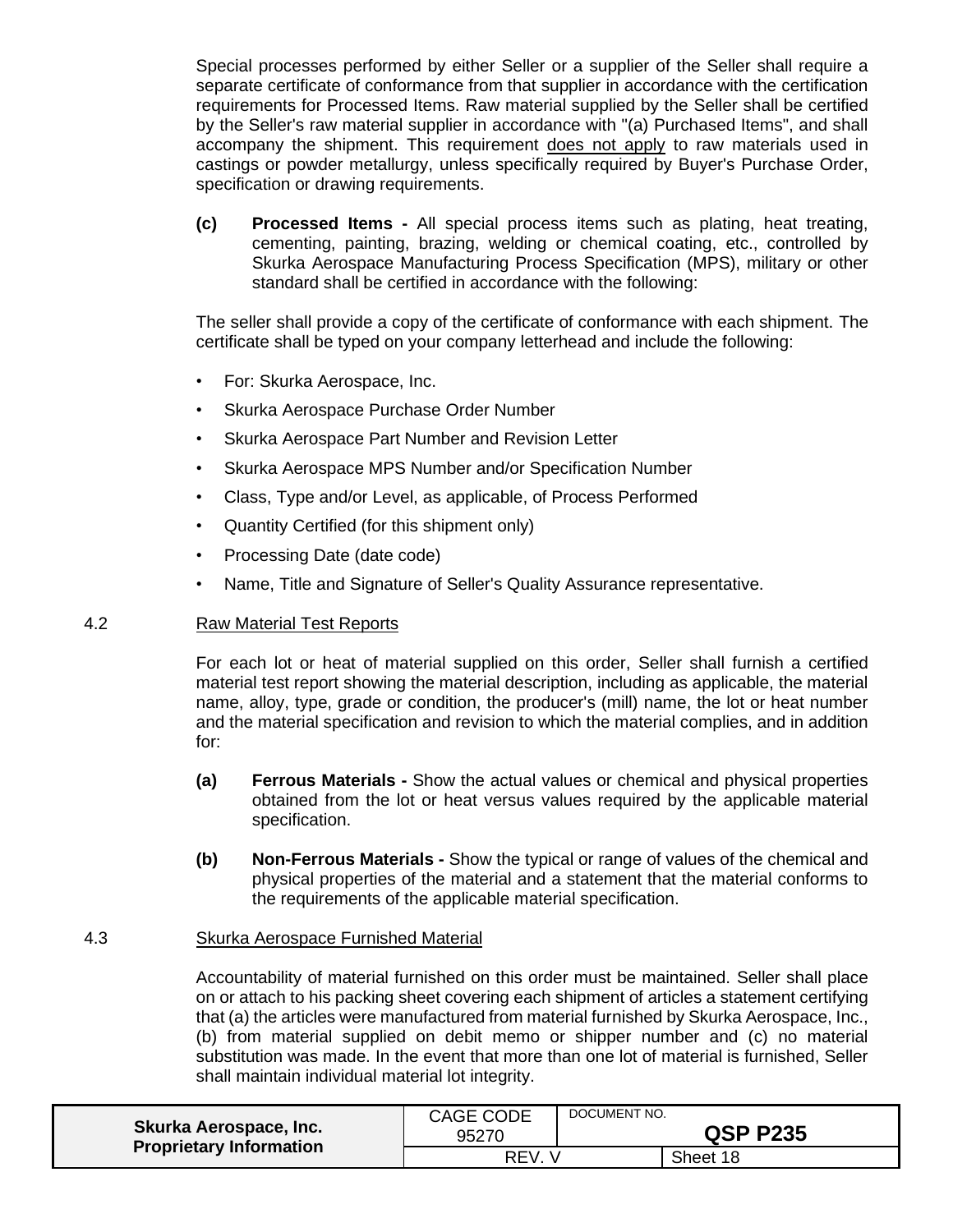# <span id="page-18-0"></span>4.4 Supplier Furnished Material

The Seller shall furnish with each delivery of parts, material certifications/test reports covering all material used to fill the order. The certifications/test reports shall be traceable to the material producer's heat, lot, batch or melt number as applicable. If more than one lot of material is used, each lot of parts shall be identified to maintain traceability to the applicable material test report(s). All material certifications/test reports furnished by Seller shall be signed by the Seller's quality representative.

# <span id="page-18-1"></span>4.5 Material Traceability, Identification and Control

Seller shall provide positive traceability of each part as applicable to the material certifications/test reports of the specific raw material from which it was manufactured. At a minimum, traceability shall be provided by marking individual parts/materials with purchase order number and part number. Where surface marking will interfere with the part(s) form, fit or function, part(s) shall be adequately packaged in separate lots to prevent co-mingling and identified accordingly.

## <span id="page-18-2"></span>4.6 Control of Special Processes

All special process suppliers must be NADCAP approved. A supplier may submit a Request for Material Review Action (RMRA) SAI form Q1033 if they are not NADCAP certified. SAI QA will evaluate requests to determine if the specific product(s) provided can be exempt from this requirement.

### <span id="page-18-3"></span>4.7 Special Processes: (Plating, Heat Treat, Cementing, Painting, Brazing, Welding, Chemical Coating)

For all special processes required by Purchase Order and performed by Seller or by Seller's sub-tier supplier, Seller shall furnish the certification/test report issued by the supplier actually performing the process. The certification/test report shall include a complete description of the process performed (name, applicable specification, revision in effect at the time of order, type, class, grade, etc., the quantity, part number/name). The certification/test report shall contain a statement that indicates the supplier has performed all testing, chemical analysis and/or inspection required by the applicable specification and that objective evidence to support the certification is on file and available to Skurka Aerospace for review upon request. The frequency and scope of these tests shall be as defined in the specification. Certifications/documents must be written in ink, typed or carbon/photo copies signed by a responsible official of the issuing organization.

## <span id="page-18-4"></span>4.8 Heat Treat Certifications

Seller shall furnish with each shipment of parts certifications for each heat-treated lot as well as a statement of the quantity and results for the pieces tested.

## <span id="page-18-5"></span>4.9 Test Samples

Seller shall furnish for Quality Assurance verification testing, one additional part or suitable test sample, of the same material lot and processed simultaneously with each lot of parts supplied on this order. Both the test sample and Seller shipping documents shall identify the samples, part number, process, and batch or lot number.

| Skurka Aerospace, Inc.         | CAGE CODE | DOCUMENT NO.    |          |
|--------------------------------|-----------|-----------------|----------|
| <b>Proprietary Information</b> | 95270     | <b>QSP P235</b> |          |
|                                | REV.      |                 | Sheet 19 |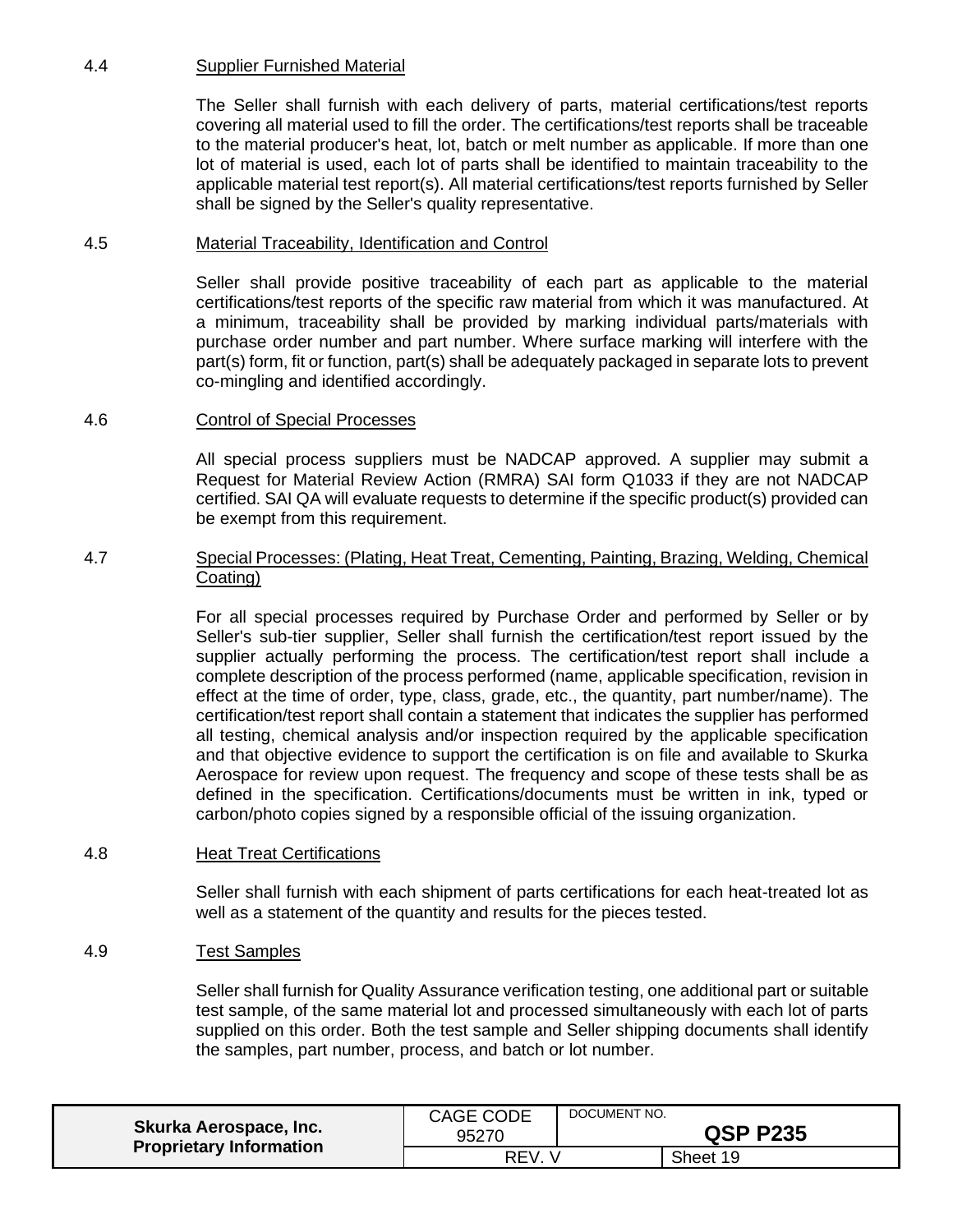# <span id="page-19-0"></span>4.10 Non-Destructive Test (Ndt) Reports

Seller shall furnish with each shipment to Quality Assurance, one copy of the certified test report for all NDT tests (penetrant, magnetic particle, radiographic, ultrasonic) performed. The report shall be issued by the organization actually performing the tests, including a complete description of the test (test name, specification type, method, acceptance criteria), the certified technician who performed and/or evaluated the test(s) and shall be signed by a responsible official of the issuing organization. All items subjected to NDT tests shall be identified with the appropriate NDT stamp. When applicable, radiographic reports shall be accompanied by the exposed film. When parts are serialized or identified with lot or batch numbers, such identification shall appear on test reports and exposed film.

## <span id="page-19-1"></span>4.11 Bearings

Bearings must have the lubricant uniformly distributed around the balls as specified on the drawing. Re-greasing - Bearings are to be cleaned 100% of all grease prior to re-greasing. Sample inspection will be performed at Skurka Aerospace, Inc. after re-greasing to verify that the above has been accomplished.

### <span id="page-19-2"></span>4.12 Elastomeric Parts

Purchase orders require Supplier certifications include the following: manufacturer's lot number, cure date, material specification, revision, hardness, and applicable shelf-life. The certification shall include test results for all quality conformance tests required by the applicable specification. The frequency and scope of tests shall be as defined in the specification. Packaging and marking requirements shall be in accordance with the requirements of MIL-B-121, Grade A, Type II, Class 1 and AMS 2817. Quantity per unit pack shall be one (1) unless otherwise specified on the Purchase Order.

### <span id="page-19-3"></span>4.13 Adhesives, RTV Compounds, Potting Compounds, Epoxies and Other Materials with Limited Shelf Life

## **Limited Life/Age/Cure Date/Environment Control:**

- (a) Each item shall be marked with the date of manufacture, cure date, or the useful expiration date of the contents.
- (b) When marking is impractical, a certificate with the information shall be included with the shipment.
- (c) If environment control increases shelf life, identify material and documentation with recommended storage environment.
- (d) Do not ship material with less than 75% useful shelf life remaining.

| Skurka Aerospace, Inc.         | CAGE CODE | DOCUMENT NO.    |          |
|--------------------------------|-----------|-----------------|----------|
| <b>Proprietary Information</b> | 95270     | <b>QSP P235</b> |          |
|                                | REV.      |                 | Sheet 20 |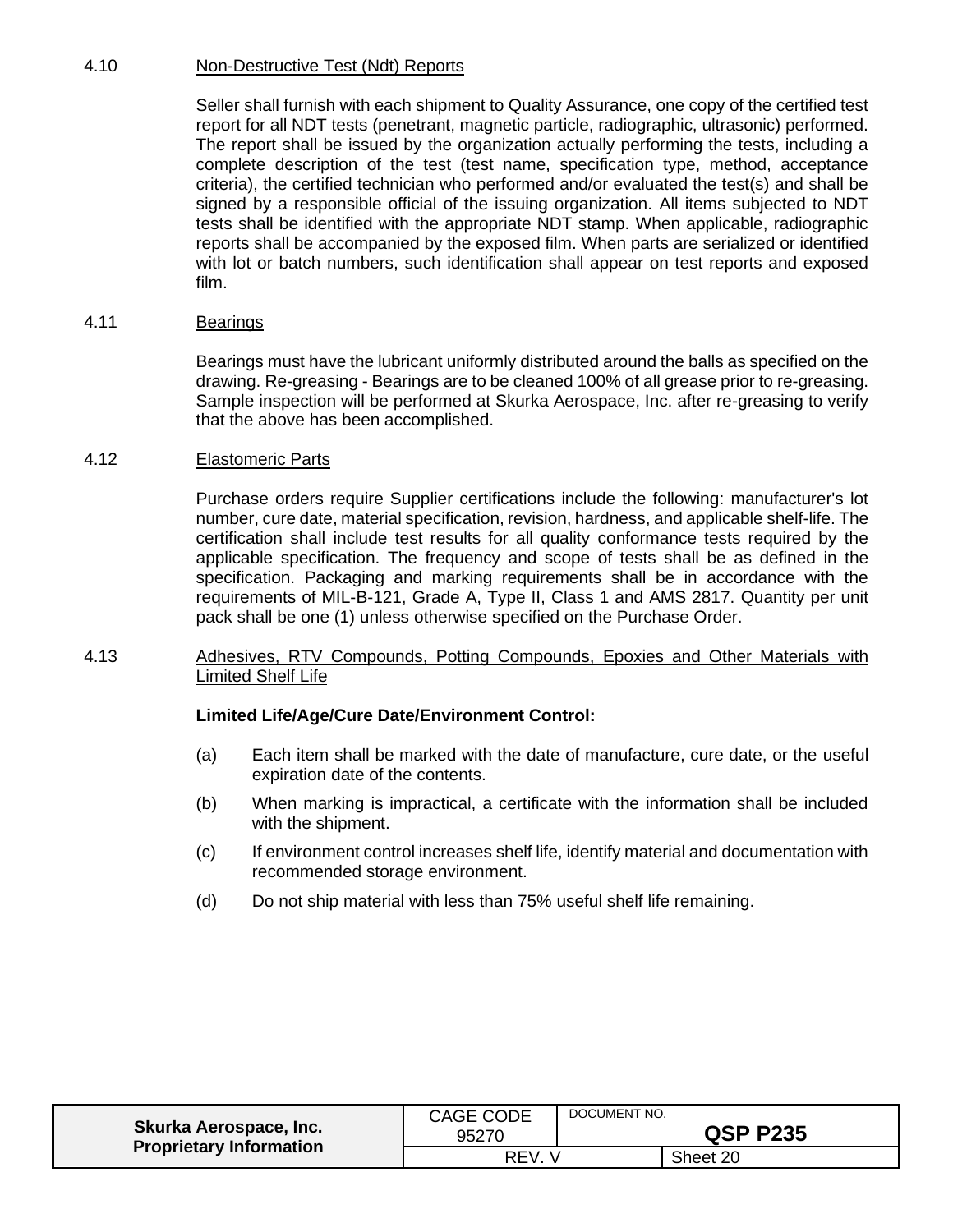# <span id="page-20-0"></span>**5.0 INSPECTION AND TEST REPORTS**

# <span id="page-20-1"></span>5.1 Inspection and Test Reports

Inspection and test reports shall accompany each shipment of part(s), showing data representing results of Seller's test/inspection, including actual dimensions or values for each specified characteristic. As applicable, the part(s) shall be clearly identified by tagging, serial number or other positive method as not to interfere with the part(s) form, fit or function.

### <span id="page-20-2"></span>5.2 First Article Inspection at Seller's Facility

First Article inspection/test reports may be required and are always required to be submitted to Skurka Aerospace Quality Assurance with, or prior to shipment of the first production run and a "Delta First Article Inspection Report" should be provided when a drawing revision has been changed . **First Article inspection shall be performed per AS9102, latest revision.** If quality performance falls below acceptable levels, additional first articles will be required. There are two options available to Seller for submission of first article inspection/test reports, unless otherwise directed by Buyer's Purchase Order. Available options are as follows:

- (1) Seller shall not commence manufacturing production run until the first completed article has been approved in writing by Skurka Aerospace Quality Assurance. The Seller shall submit the first article part(s) together with documents showing data representing results of Seller's first article test/inspection, including actual dimensions or values for each specified characteristic. The first article part(s) shall be clearly identified by tagging, serial number or other positive method as not to interfere with the part(s) form, fit or function.
- (2) Seller may submit the completed first article with shipment of the production run providing the Seller acknowledges responsibility for the non-conforming lot in the event of rejection of the first article. The Seller shall submit the first article part(s) together with documents showing data representing results of Seller's first article test/inspection, including actual dimensions or values for each specified characteristic. The first article part(s) shall be clearly identified by tagging, serial number or other positive method as not to interfere with the part(s) form, fit or function.

## <span id="page-20-3"></span>5.3 Seller Inspection

Seller shall perform inspection or test of all items covered by Purchase Order. Records of Seller's inspection results showing lot quantity tested, accepted quantity and rejected quantity shall accompany each delivery of articles.

## <span id="page-20-4"></span>5.4 Government Source Inspection

When specified on Purchase Order, Government inspection is required prior to shipment from Seller's plant. Upon receipt of this Purchase Order, Seller shall promptly notify the Government representative who normally services Seller's plant, in order that appropriate planning for Government inspection can be accomplished. If the representative of the Government inspection office cannot be located, Quality Assurance should be notified immediately.

| Skurka Aerospace, Inc.<br><b>Proprietary Information</b> | CAGE CODE<br>95270 | DOCUMENT NO.<br><b>QSP P235</b> |          |
|----------------------------------------------------------|--------------------|---------------------------------|----------|
|                                                          | REV.               |                                 | Sheet 21 |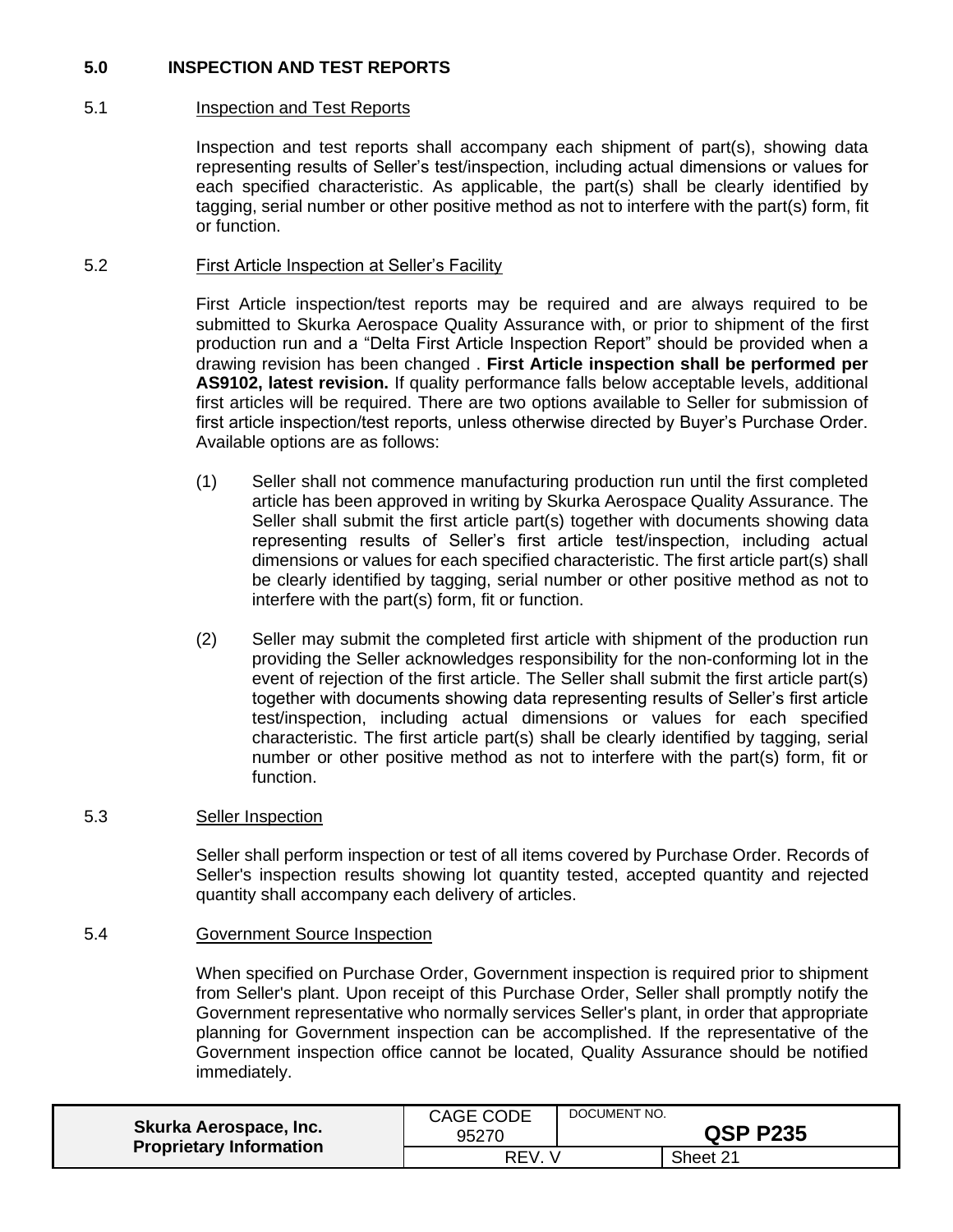### <span id="page-21-0"></span>5.5 Manufacturer's Catalog, Drawing, Etc.

Seller shall furnish one copy each of manufacturer's catalog, drawing or blueprint, fully descriptive of items being supplied on this order, with the first shipment of parts.

### <span id="page-21-1"></span>5.6 Foreign Object Damage (FOD)

Seller shall establish a documented program to control and eliminate FOD and/or contamination during his manufacturing assembly/test and inspection operations. Seller's FOD program shall be subject to review and audited by Quality Assurance or its representative.

#### <span id="page-21-2"></span>5.7 Counterfeit Material Control

Suppliers and their sub-tier suppliers, including distributors, are required to attest to the authenticity of products from your respective sources of supply. Suppliers and their subtiers receiving materials and parts from lower tier suppliers, including distributors, must take steps to verify that the stated manufacturer of any component is the actual manufacturer. Compliance shall be stated in the supplier's Certificate of Conformance or by a separate certificate. Suppliers shall comply in accordance with AS5553, AS6174 Counterfeit Electronic Parts, Avoidance, Detection, Mitigation, and Disposition.

### <span id="page-21-3"></span>**6.0 HAZARDOUS MATERIALS**

#### <span id="page-21-4"></span>6.1 **Safety Data Sheets (SDS)**

All materials furnished under a Purchase Order that contains materials classified as hazardous must be accompanied by an SDS in accordance with Federal Hazard Communication Standard 29CFR1910.1200. This submission to Quality Assurance, shall be made with the first shipment of the first buy of each material. Future material shipments of the same product do not require an SDS submission unless a revision to the SDS has been made since the last submission.

#### <span id="page-21-5"></span>**7.0 PACKAGING**

#### <span id="page-21-6"></span>7.1 General Packaging

Product that is damaged or rendered unusable due to inadequate packaging shall be rejected and returned to seller.

- (a) Items supplied under this purchase order shall be packaged to prevent damage during shipment and handling.
- (b) Shipping containers shall be capable of withstanding stacking and supporting imposed loads during shipment and storage.
- (c) Items coated with any preservative that may penetrate or damage the container shall be wrapped with grease-proof material prior to being placed in the container.
- (d) Steel parts shall be protected from oxidation by a rust prohibitive.
- (e) Rapid degradation foam, which dissolves when exposed to water, is prohibited.

| Skurka Aerospace, Inc.<br><b>Proprietary Information</b> | CAGE CODE<br>95270 | DOCUMENT NO.<br><b>QSP P235</b> |          |
|----------------------------------------------------------|--------------------|---------------------------------|----------|
|                                                          | <b>RFV</b>         |                                 | Sheet 22 |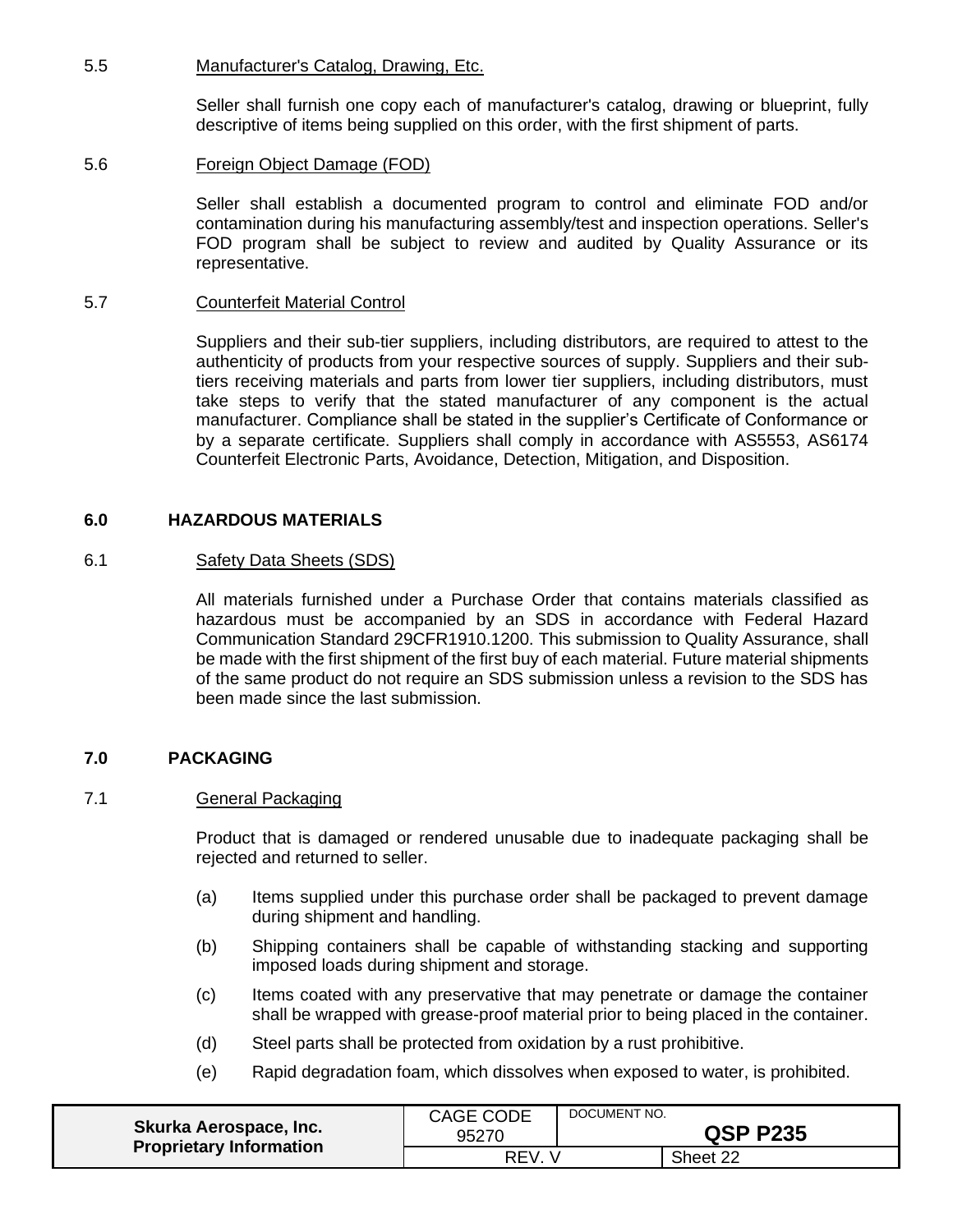### <span id="page-22-0"></span>7.2 Drawing or Specification Controlled

Packaging requirements specified by the drawing or specification, or a specification referenced therein, take precedence over the packaging requirements specified herein.

### <span id="page-22-1"></span>7.3 Electronic Components

The Seller must have procedures for control of Electrostatic Discharge (ESD) sensitive devices in compliance with MIL-STD 1686. All ESD items shall be packaged in material conforming to MILPRF-81705, Type I. All packaging of such components shall be labeled substantially as follows:

"**CAUTION"**: This package contains parts sensitive to damage by electrostatic discharge (ESD). Use ESO precautionary procedures when removing or handling" or equivalent ESDS warning.

| Skurka Aerospace, Inc.<br><b>Proprietary Information</b> | CAGE CODE<br>95270 | DOCUMENT NO.<br><b>QSP P235</b> |          |
|----------------------------------------------------------|--------------------|---------------------------------|----------|
|                                                          | REV                |                                 | Sheet 23 |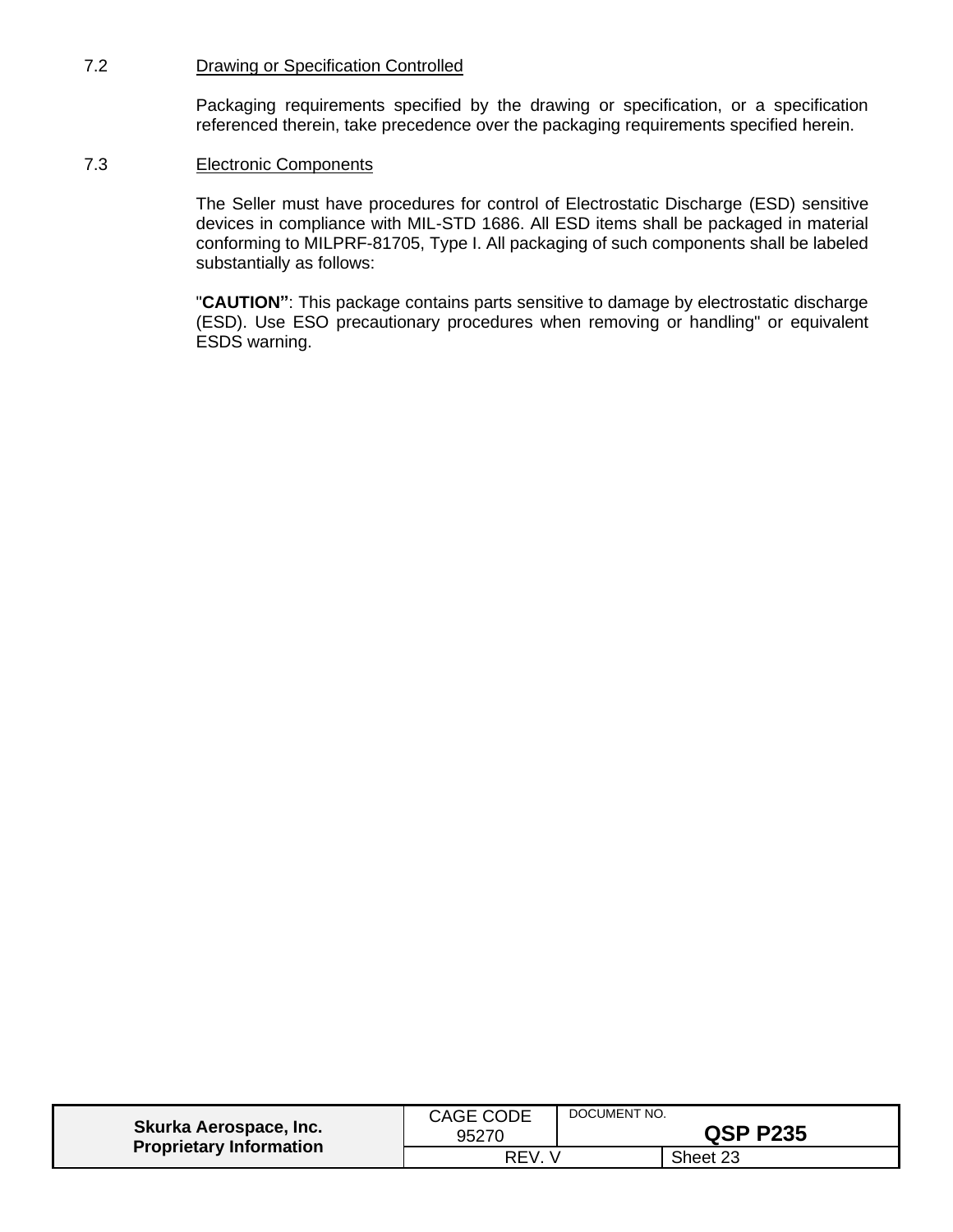### **SKURKA AEROSPACE, INC. SUPPLEMENTAL PURCHASE ORDER CONDITIONS**

<span id="page-23-0"></span>Skurka Aerospace, Inc. refers to the following Supplemental Purchase Order Conditions on the face of our Purchase Order and designates applicability by number.

#### <span id="page-23-1"></span>**110: DOCUMENTS:**

Parts or services to be performed by Seller shall be complete and in accordance to documents supplied by Skurka Aerospace, Inc., military, or other specification, unless specifically noted on Purchase Order.

#### <span id="page-23-2"></span>**130: PROPRIETARY:**

Purchased items are proprietary in nature to Skurka Aerospace, Inc. and may not be manufactured for requirements other than for Skurka Aerospace, Inc. without our permission in writing.

### <span id="page-23-3"></span>**140: SUPPLIER FURNISHED MATERIAL:**

Material to be furnished by Seller and certified to the applicable specification. Material must conform to drawings, specifications and revisions as indicated. Any substitutions or deviations must be approved in writing by Skurka Aerospace, Inc.

#### <span id="page-23-4"></span>**150: SKURKA AEROSPACE, INC. FURNISHED MATERIAL:**

Seller shall use material furnished by Skurka Aerospace, Inc. and allocated to this Purchase Order. No substitution shall be made unless authorized in writing by Skurka Aerospace, Inc.

### <span id="page-23-5"></span>**160: CONSIGNEE SIGNED SHIPPER:**

Send copy of consignee signed shipper verifying receipt of material and all certifications to Skurka Aerospace, Inc., Attention: Purchasing Department.

### <span id="page-23-6"></span>**170: INSPECTION AND ACCEPTANCE:**

Inspection and acceptance will be at Skurka Aerospace Inc. unless otherwise noted on the Purchase Order.

#### <span id="page-23-7"></span>**180: EXACT QUANTITY:**

Shipments must equal exact amount ordered unless otherwise agreed by Skurka Aerospace Inc. in writing.

#### <span id="page-23-8"></span>**190: TOOLING:**

All tooling is the sole property of Skurka Aerospace, Inc. and will remain in your custody and maintained until called for by us. The items covered by this Purchase Order are proprietary in nature to Skurka Aerospace, Inc. and said tooling will not be used for requirements other than ours, unless authorized in writing by Skurka Aerospace, Inc.

| <b>Skurka Aerospace, Inc.</b><br><b>Proprietary Information</b> | CAGE CODE<br>95270 | DOCUMENT NO. | <b>QSP P235</b> |
|-----------------------------------------------------------------|--------------------|--------------|-----------------|
|                                                                 | REV.               |              | Sheet 24        |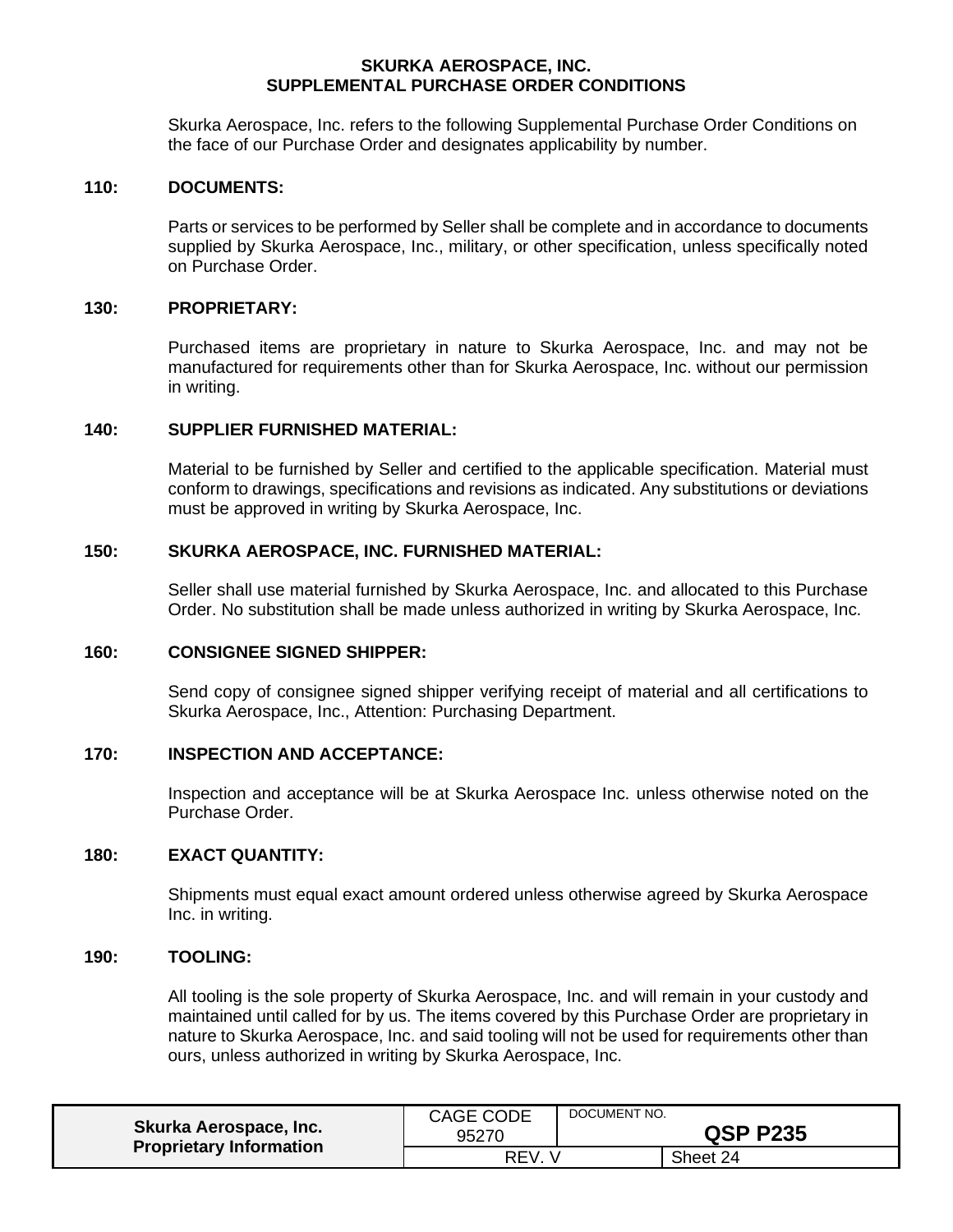### <span id="page-24-0"></span>**200: RATED ORDER:**

This is a rated order certified for national defense use; you are required to follow all the provisions of the defense priorities and allocations system regulation 15 CFR 350.

### <span id="page-24-1"></span>**205 252.225-7007 PROHIBITION ON ACQUISITION OF CERTAIN ITEMS FROM COMMUNIST CHINESE MILITARY COMPANIES.**

Items covered by the United States Munitions List (ITAR) and 600 series items as defined in DFARS 252.225-7007 may not be acquired directly or indirectly from a Communist Chinese Military Company.

### <span id="page-24-2"></span>**206 252.225-7009 RESTRICTION ON ACQUISITION OF CERTAIN ARTICLES CONTAINING SPECIALTY METALS.**

Any specialty metals incorporated in items delivered under this contract shall be melted or produced in the United States, its outlying areas, or a qualifying country except as provided in DFARS 252.225-7009.

#### <span id="page-24-3"></span>**207 252.225-7016 RESTRICTION ON ACQUISITION OF BALL AND ROLLER BEARINGS.**

Each ball and roller bearing delivered under this contract shall be manufactured in the United States, its outlying areas, or Canada; and for each ball or roller bearing, the cost of the bearing components manufactured in the United States, its outlying areas, or Canada shall exceed 50 percent of the total cost of the bearing components of that ball or roller bearing as provided in DFARS 252.225-7016

# <span id="page-24-4"></span>**208 252.225-7021 TRADE AGREEMENTS**

Supplier shall deliver only US-made, qualifying country, or designated country end products as defined in DFARS 252.225-7021.

### <span id="page-24-5"></span>**209 252.225-7052 RESTRICTION ON THE ACQUISITION OF CERTAIN MAGNETS, TANTALUM, AND TUNGSTEN.**

As provided by DFARS 252.225-7052, magnets made of covered materials, tantalum, and tungsten may not be melted or produced or end item manufactured in the Democratic People's Republic of North Korea, the People's Republic of China, the Russian Federation, or the Islamic Republic of Iran.

#### <span id="page-24-6"></span>**210: PRICES:**

Prices are to be in accordance with executive order stabilizing prices, rents and salaries.

#### <span id="page-24-7"></span>**220: BEARINGS:**

All bearings must have the lubricant uniformly distributed around balls as specified on drawing.

| Skurka Aerospace, Inc.<br><b>Proprietary Information</b> | <b>CAGE CODE</b><br>95270 | DOCUMENT NO. | <b>QSP P235</b> |
|----------------------------------------------------------|---------------------------|--------------|-----------------|
|                                                          | REV.                      |              | Sheet 25        |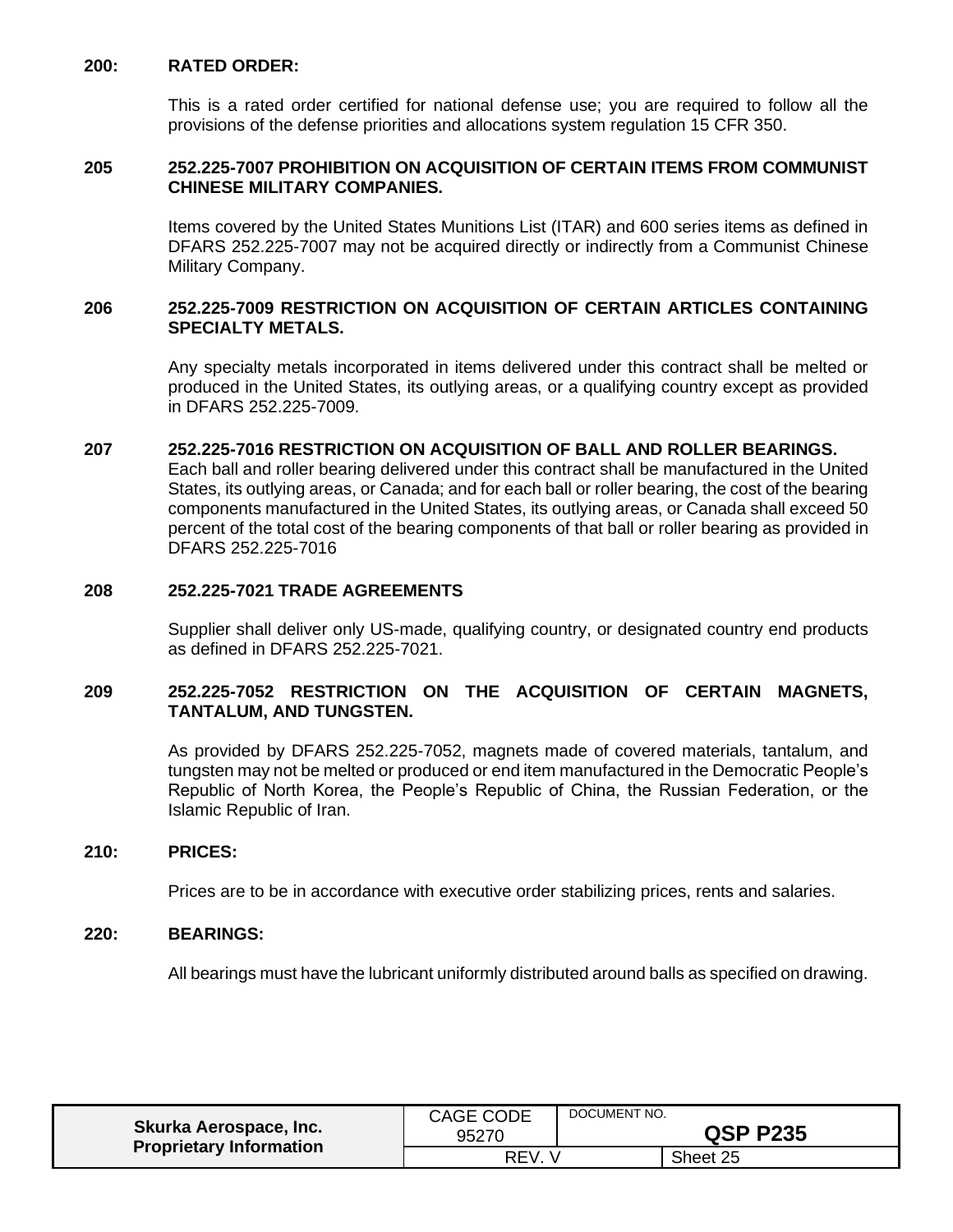#### <span id="page-25-0"></span>**230: REGREASED BEARINGS:**

Bearings to be cleaned of all grease 100% prior to re-greasing. Sample inspection will be done at Skurka Aerospace, Inc. after re-greasing to verify that the above has been accomplished.

### <span id="page-25-1"></span>**240: MANNED SPACE FLIGHT:**

Materials, manufacturing and workmanship to highest quality standards are essential to astronaut safety.

#### <span id="page-25-2"></span>**250: PLATING:**

All items that are cadmium plated per QQ-P-416 shall be Type II, Class II.

#### <span id="page-25-3"></span>**260: OVERHAUL/REWORK:**

You are authorized to tear down and inspect for quotation purposes the above items. Advise Buyer in writing of price and delivery; Buyer will amend Purchase Order and provide Seller written direction for overhaul/rework.

#### <span id="page-25-4"></span>**270: SOURCE INSPECTION:**

Inspection of product will be at Seller's facility with final acceptance at Skurka Aerospace Inc.

# <span id="page-25-5"></span>**280: PROCESS CONTROL:**

The Seller is required to submit a process control plan prior to manufacturing. The plan shall identify key characteristics and processes, inspection points, frequency of inspection, and operator and management responsibilities for out-of-tolerance conditions and corrective action. The Seller shall maintain actual process data, (Statistical Process Control charts, inspection records, etc. per the process control plan), at Seller's facility and shall make such records available for review upon request by Quality Assurance.

#### <span id="page-25-6"></span>**300: ELECTROSTATIC SENSITIVE COMPONENTS (ESD):**

Item(s) require ESD protection handling, packing, packaging and labeling per ANSI/ESD S20.20.

#### <span id="page-25-7"></span>**510: INSPECTION SYSTEM REQUIREMENTS:**

Seller shall provide and maintain an inspection system for supplies or services covered by this order in compliance with Government Specification MIL-I-45208, ISO 9001:2008, TS16949, or AS9100. Distributors of common hardware and components are encouraged to obtain AS9120 registrations or request a waiver from SAI QA.

### <span id="page-25-8"></span>**515: QUALITY SYSTEM:**

The Seller shall have established and shall maintain a Quality Management System (QMS) in compliance with ISO 9001:and/or AS9100 for supplies or services covered by this order.

| Skurka Aerospace, Inc.         | <b>CAGE CODE</b> | DOCUMENT NO.    |          |
|--------------------------------|------------------|-----------------|----------|
| <b>Proprietary Information</b> | 95270            | <b>QSP P235</b> |          |
|                                | <b>REV</b>       |                 | Sheet 26 |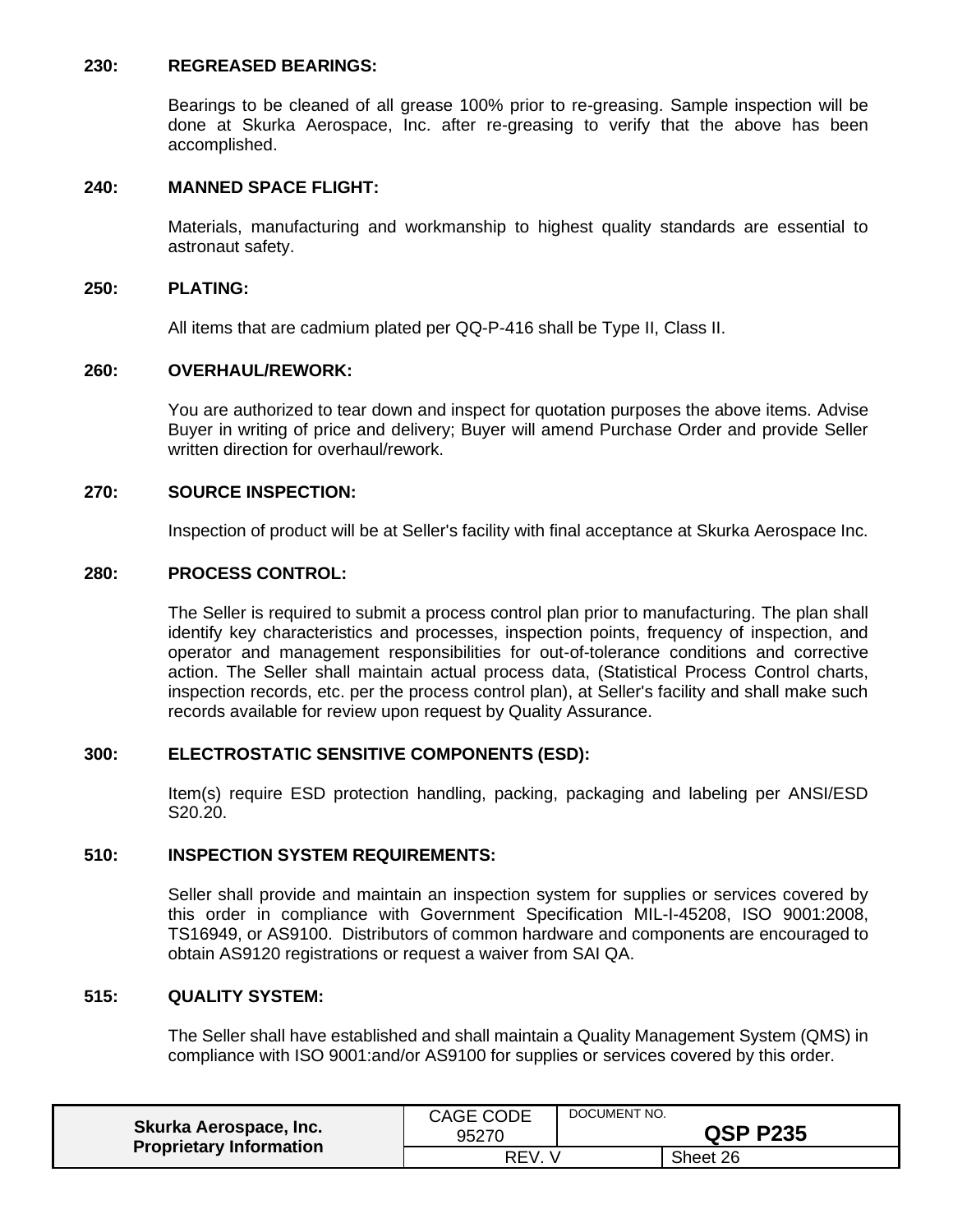# <span id="page-26-0"></span>**520: CALIBRATION:**

Calibration of inspection/test equipment shall be in accordance with MIL-STD-45662, ANSI Z540-1-1994 or ISO/IEC 17025:2005. The Seller shall maintain calibration certification on all inspection/test equipment in accordance with section 2.3 of this document and provide copies upon request to Skurka Aerospace personnel.

# <span id="page-26-1"></span>**530: CERTIFICATE OF CONFORMANCE:**

All items shipped must be in accordance with one of the following categories. Failure to comply will result in rejection of the items and possible delay of payment or return of the items at Seller's expense.

- (a) **Purchased Items -** All purchased items shall be certified to all applicable specifications in accordance with paragraph 4.1 (a) of this document.
- (b) **Subcontracted Items -** All subcontracted items which have been designed by Skurka Aerospace and controlled by a Skurka Aerospace drawing or specification, shall be certified in accordance with paragraph 4.1 (b) of this document.
- (c) **Processed Items -** All special processed items such as plating, heat treat, cementing, painting, brazing, welding, or chemical coating, etc., controlled by Skurka Aerospace Manufacturing Process Specification (MPS), Military or other standard shall be certified in accordance with paragraph 4.1 (c) of this document.

# <span id="page-26-2"></span>**531: DELETED**

# <span id="page-26-3"></span>**535: INSPECTION OF SOURCE CONTROL SPECIFICATION PRODUCT:**

- (a) Skurka Aerospace, Inc. part number and revision are for Skurka internal use only.
- (b) The product procured will be inspected in accordance with the details specified on the face of the purchase order, which may include the vendor part number, physical description, or specifications(s) or a combination thereof.

## <span id="page-26-4"></span>**537: INSPECTION REPORT REQUIRED:**

Inspection and test reports shall accompany each shipment of part(s), showing data representing results of Seller's test/inspection, including actual dimensions or range of values for **each specified characteristic**. As applicable, the part(s) shall be clearly identified by tagging, serial number, or other positive method as not to interfere with the part(s) form, fit or function.

Minimum requirements for the inspection report as follows:

## *Part Number, Revision, Lot Quantity, Lot Sample Quantity, Characteristics, Actual or value range data, Date and inspector Stamp/ID.*

| Skurka Aerospace, Inc.<br><b>Proprietary Information</b> | <b>CAGE CODE</b><br>95270 | DOCUMENT NO.<br><b>QSP P235</b> |          |
|----------------------------------------------------------|---------------------------|---------------------------------|----------|
|                                                          | REV.                      |                                 | Sheet 27 |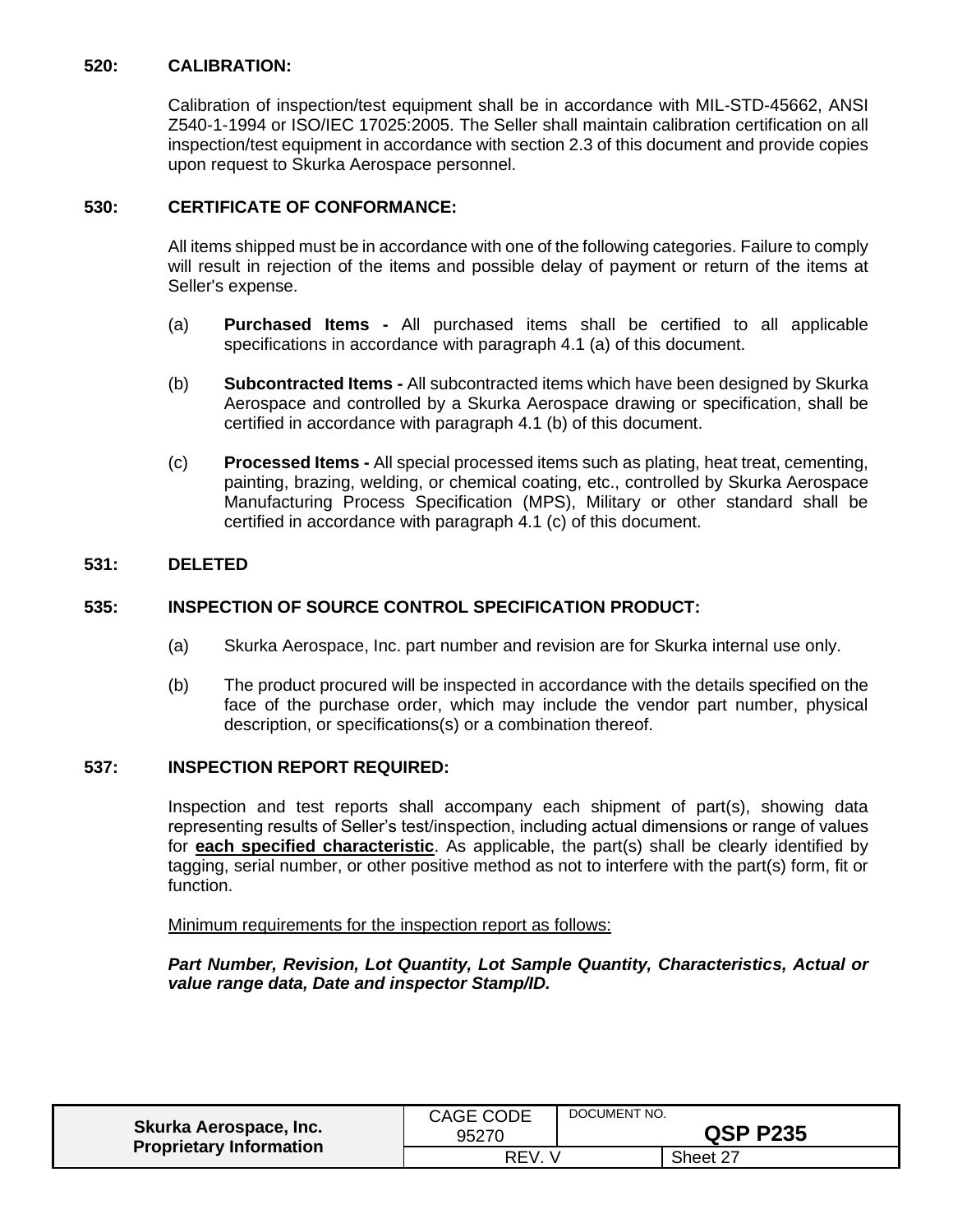# <span id="page-27-0"></span>**540: FIRST ARTICLE INSPECTION REPORT REQUIRED:**

The first completed article shall be submitted to Quality Assurance. The First Article Inspection Report (FAIR) documents shall be prepared and formatted in accordance with SAE AS9102, latest revision. Seller shall not commence manufacturing production run until the first completed article has been approved in writing by Quality Assurance. Alternatively, the Seller may submit the completed first article with shipment of the production run providing the Seller acknowledges responsibility for the non-conforming lot in the event of rejection of the first article. The Seller shall submit the first article part(s) to Skurka Aerospace Quality Assurance together with documents showing data representing results of Seller's first article test/inspection, including actual dimensions or values for each specified characteristic. The first article part(s) shall be clearly identified by tagging, serial number or other positive method as not to interfere with the part(s) form, fit or function.

# <span id="page-27-1"></span>**545: TEST SAMPLES:**

The Seller shall furnish for Quality Assurance verification testing, one additional part or suitable test sample, of the same material and processed simultaneously with each lot of parts supplied on this order. Both the test sample and Seller shipping documents shall identify the samples, part number, process, and batch or lot number.

# <span id="page-27-2"></span>**547: SHEAR STRENGTH TEST SAMPLES:**

The Seller shall furnish for Quality Assurance verification testing, one additional part or suitable shear strength test sample, of the same material and processed simultaneously with each lot of parts supplied on this order. The shear section and all dimensions within one inch of either side of the shear section must match the drawing identically, but all other dimensions may be left unfinished. Both the shear strength test sample and Seller shipping documents shall identify the sample(s), part number, process, and batch or lot number.

## <span id="page-27-3"></span>**550: O-RINGS, GASKETS AND SIMILAR MATERIALS:**

Packaging and marking requirements per MIL-B-121, Grade A, Type II, Class 1 and AMS 2817. Quantity per unit pack shall be one (1) unless otherwise specified on Purchase Order.

# <span id="page-27-4"></span>**555: PACKAGE AND LABELING REQUIREMENTS:**

Packaging and labeling shall be in accordance with applicable purchase order requirements and in a manner to provide adequate protection from shipping damage that may result from vibration, shock, overloading, electrostatic discharge or other environment conditions. Additionally, labeling of parts/materials shall be in a manner to ensure positive identification and traceability of the package contents to the material and/or part manufacturer. Reference Form P1189 – Package and Labeling Requirements for Hardware for specific hardware labeling requirements.

| Skurka Aerospace, Inc.<br><b>Proprietary Information</b> | CAGE CODE<br>95270 | DOCUMENT NO.<br><b>QSP P235</b> |          |
|----------------------------------------------------------|--------------------|---------------------------------|----------|
|                                                          | <b>REV</b>         |                                 | Sheet 28 |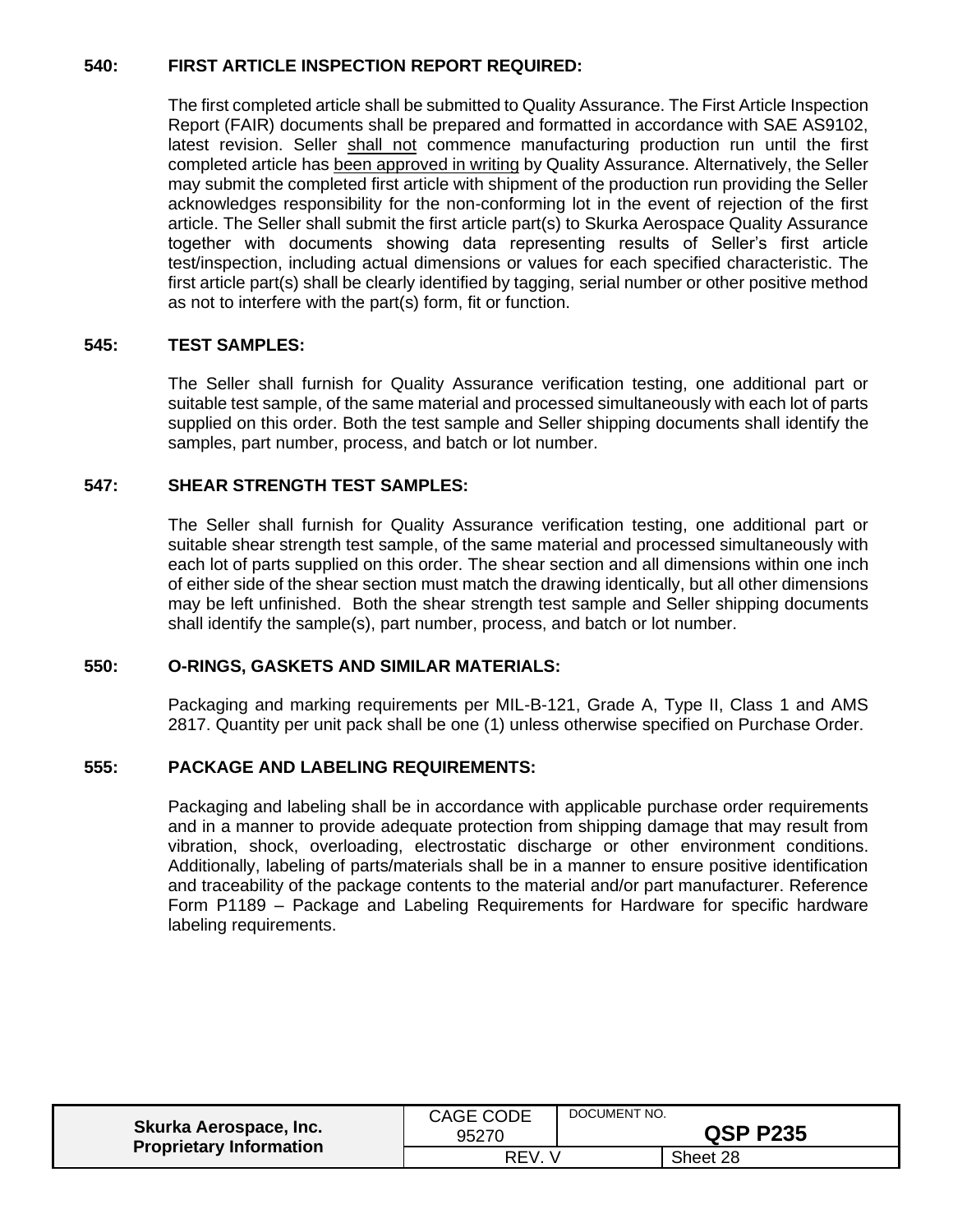### <span id="page-28-0"></span>**560: LIMITED LIFE/AGE/CURE DATE/ENVIRONMENTAL CONTROL:**

- (a) Each item shall be marked with the date of manufacture, cure date or the useful life expiration date of the contents.
- (b) When marking is impractical, a certificate with the information shall be included with the shipment.
- (c) If environmental control increases shelf life, identify material and documentation with recommended storage environment.
- (d) Do not ship material with less than 75% useful life remaining.

### <span id="page-28-1"></span>**570: HAZARDOUS MATERIAL:**

Two (2) copies of the applicable Material Safety Data Sheets (MSDS) in accordance with Federal Hazard Communication Standard 29CFR1910.1200, for each purchased material, must accompany the first shipment. Additionally, one electronic copy should be provided or made available.

### <span id="page-28-2"></span>**580: GOVERNMENT INSPECTION IS REQUIRED ON THIS CONTRACT:**

Upon receipt of this order, promptly notify the Government representative who normally services your plant in order that appropriate planning for Government Inspection can be accomplished. In the event the office or representative cannot be located, our purchasing agent should be notified immediately.

### <span id="page-28-3"></span>**585: SUPPLIER FROZEN PROCESSES:**

Items with this requirement procured from a supplier or a supplier's sub-tier, is required to have processes approved by S.A.I. and stay frozen. Any changes to processes require S.A.I. approval prior to change.

#### <span id="page-28-4"></span>**590: SUBTIER APPROVAL:**

Supplier's sub-tier approval by S.A.I. is required. Any subsequent sub-tier supplier change also requires prior S.A.I. approval.

### <span id="page-28-5"></span>**595: BOEING APPROVED SOURCE:**

Supplier must comply with the latest revision of the D1-4426 Boeing Approved Process Sources requirement specification and be a Boeing Approved Source.

<http://active.boeing.com/doingbiz/d14426/specindex.cfm>

# <span id="page-28-6"></span>**600: GOVERNMENT FURNISHED PROPERTY:**

Skurka Aerospace has provided to you Government Furnished Property for use on this Purchase Order. The seller shall be accountable for Government Furnished Property and shall provide adequate care and maintenance of this property to assure that it is only used as authorized by the Purchase Order. Seller shall maintain a Government Furnished Property procedure to assure proper maintenance and handling of supplied property. Government Furnished property and associated procedures are subject to audit by Quality Assurance.

| Skurka Aerospace, Inc.<br><b>Proprietary Information</b> | <b>CAGE CODE</b><br>95270 | DOCUMENT NO.<br><b>QSP P235</b> |          |
|----------------------------------------------------------|---------------------------|---------------------------------|----------|
|                                                          | <b>REV</b>                |                                 | Sheet 29 |